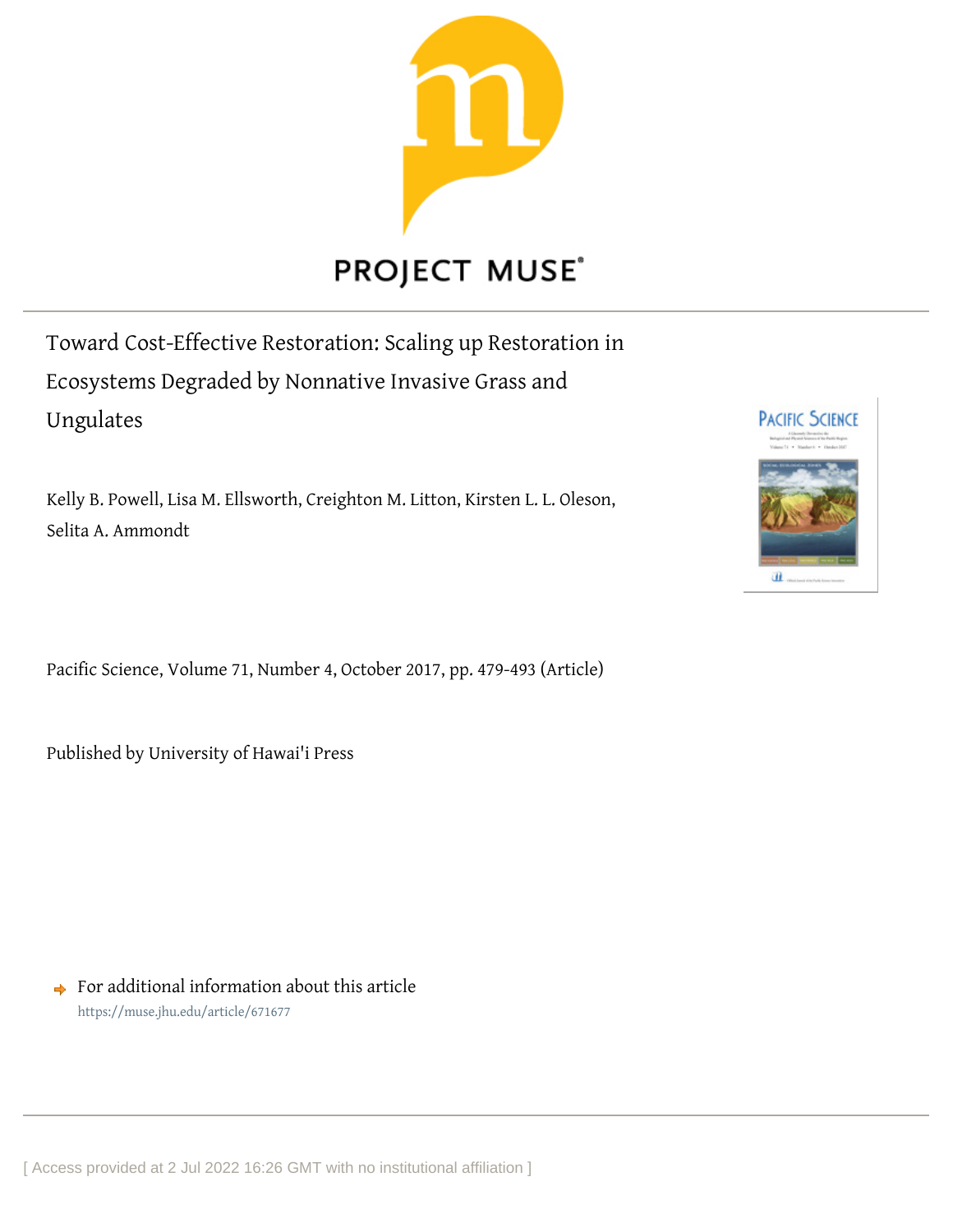# **Toward Cost-Effective Restoration: Scaling up Restoration in Ecosystems Degraded by Nonnative Invasive Grass and Ungulates**<sup>1</sup>

Kelly B. Powell,<sup>2</sup> Lisa M. Ellsworth,<sup>2,3</sup> Creighton M. Litton,<sup>2,5</sup> Kirsten L. L. Oleson,<sup>2</sup> *and Selita A. Ammondt*  2,4

**Abstract:** Nonnative, invasive grasses displace native plant communities and challenge ecological restoration globally. Ecological monitoring of restoration is typically short term and rarely reassessed to determine if initial findings are indicative of multiyear outcomes, and economic costs of restoration are seldom quantified. To address these knowledge gaps, we resampled a restoration experiment in an invasive *Megathyrsus maximus–*dominated ecosystem in Hawai'i to compare success of restoration treatments at 8 and 36 months. We calculated cost to establish and maintain (for 3 yr) experimental field trials (0.13 ha) and management-scale (1 ha and 10 ha) units, estimated 30-yr costs for management-scale units, and determined key drivers of costs. Survival of native outplant species did not differ between 8- (56%) and 36-month (51%) monitoring periods, and *M. maximus* cover was lower in restoration treatments than in control plots at both time periods. Cost to establish and maintain the experimental trial was \$14,299 (Present Value at 2% annual discount rate, 2015 US\$; \$109,993 ha<sup>−</sup><sup>1</sup> ). Scaling up restoration to 1 and 10 ha units produced economies of scale, with 3 yr costs declining with increasing area (\$149,918 ha<sup>−</sup><sup>1</sup> for 1 ha; \$124,139 ha<sup>−</sup><sup>1</sup> for 10 ha). Total Present Value to restore and maintain a 1 ha site for 30 yr ranged from  $$153,195$  to  $$302,917$  ha<sup>-1</sup>, varying primarily based on labor and seedling costs. This study demonstrates that early restoration results can be indicative of longer-term results, establishment expenses drive long-term costs, and restoration efforts are most cost-effective when maintained over large spatial scales and long time periods. Importantly, this study allows other projects in the region to estimate restoration costs based on site-specific criteria.

Nonnative invasive species are a major challenge to ecological restoration. Invasive species can alter disturbance regimes (Veldman et al. 2009), modify biotic interactions ( Vitousek 1990, Mitchel et al. 2006), and cause substantial loss of native biodiversity ( Vitousek et al. 1997; Mack et al. 2000; Cabin et al. 2002, "Effects of microsite"; Ammondt et al. 2013). Although preserving or returning native biological diversity is often a primary objective of ecological restoration, most restoration projects likely require active and

and the College of Tropical Agriculture and Human Resources at the University of Hawai'i at Mänoa via the USDA National Institute of Food and Agriculture, Hatch and McIntire-Stennis Programs (HAW00132-H, HAW01127-H, HAW00188-M, and HAW01123-M to C.M.L.). Manuscript accepted 27 April 2017. 2 Department of Natural Resources and Environ-

<sup>1</sup> Funding was provided by the U.S. Department of Defense, Army Garrison Hawai'i Natural Resource Program (to J. B. Kauffman and C. P. Giardina); U.S. Department of Agriculture Forest Service National Fire Plan (to J. B. Kauffman); USDA Forest Service Institute of Pacific Islands Forestry, Pacific Southwest Research Station (RJVA no. 08-JV-11272177-051 to C.M.L.);

Pacific Science (2017), vol. 71, no. 4:479–493 doi:10.2984/71.4.6 (Includes online supplements) Creative Commons Attribution-NonCommercial-NoDerivatives 4.0 International License. See BioOne (http://www.bioone.org/toc/pasc/current).

mental Management, University of Hawai'i at Mänoa, Honolulu, Hawai'i 96822.

<sup>&</sup>lt;sup>3</sup> Department of Fisheries and Wildlife, Oregon State University, Corvallis, Oregon 97331.

<sup>4</sup> River Design Group, Inc., Whitefish, Montana 59937.

<sup>&</sup>lt;sup>5</sup> Corresponding author (e-mail: litton@hawaii.edu).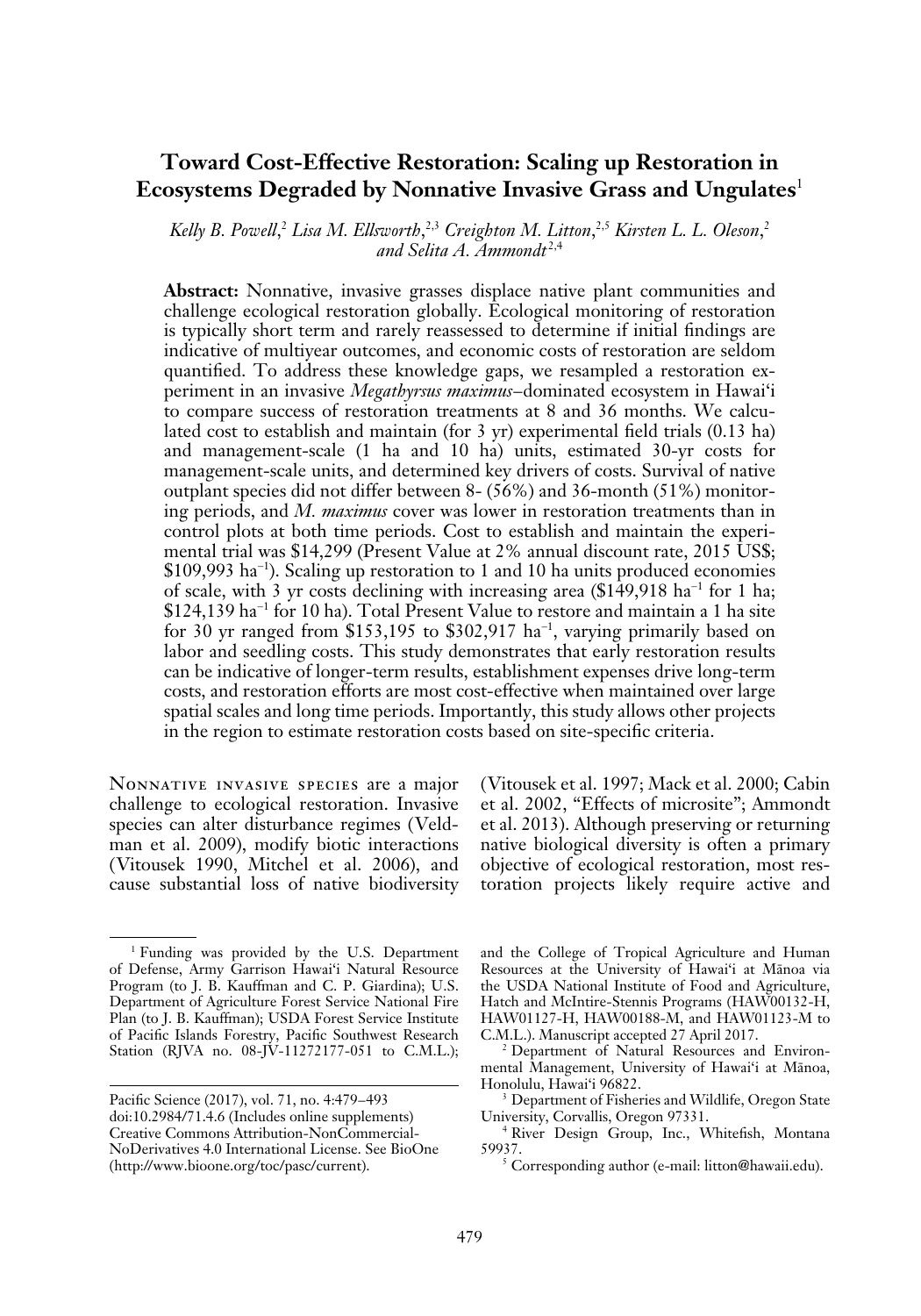long-term management of invasive species to meet native biodiversity goals (Cabin et al. 2002, "Effects of light"; Falk et al. 2006; Ammondt et al. 2013; Ellsworth et al. 2015). This is particularly true where nonnative invasive grasses displace native communities due to superior competition for limiting resources (D'Antonio and Vitousek 1992, Ammondt et al. 2013), high tolerance of disturbances (Nepstad et al.1990, Bryson and Carter 2004, Litton et al. 2006), and contribution to feedback cycles that result in a perpetually degraded state (Thaxton et al. 2012).

Throughout the main Hawaiian Islands and much of the tropics, the African pasture grass *Megathyrsus maximus* (Jacq.) (guinea grass) dominates many lowland areas, where its competitive superiority and capacity for rapid recovery following fire and grazing make it a major threat to dry and mesic forest conservation and restoration (Breugmann 1996, Ammondt and Litton 2012, Ammondt et al. 2013, Ellsworth et al. 2014). To promote native species in ecological restoration projects in these areas, there is an urgent need to find cost-effective methods to control *M. maximus* and promote native vegetation (Naidoo et al. 2006, Ammondt et al. 2013, Duke et al. 2013).

Examples of restoration projects can be found throughout the literature where success is defined and based on results from very early stages of management, with very few studies examining whether the initial results of restoration activities are indicative of longerterm success (Cabin et al. 2000, Daehler and Goergen 2005, Ellsworth et al. 2015), despite the fact that invasive nonnative grasses such as *M. maximus* often require aggressive and ongoing monitoring and maintenance (Ammondt et al. 2013, Ellsworth et al. 2015). Ongoing management can require large monetary commitments that may affect project feasibility (D'Antonio and Meyerson 2002, D'Antonio and Chambers 2006, Naidoo et al. 2006), yet the costs of ecological restoration are often not quantified for larger-scale projects or over the lifetime of the project. Understanding the costs of a restoration project (both preparation and establishment costs occurring in the first year of restoration, as well as ongoing maintenance costs) is required for successful and sustainable restoration planning over large spatial and long temporal scales (Holl and Howarth 2000, Naidoo et al. 2006, Watzold et al. 2006, Dorrough et al. 2008). Cost information can help to ensure that adequate funding is secured, limited resources are allocated most efficiently, and decision makers are better informed of costeffective, sustainable long-term restoration strategies (Dorrough et al. 2008, Goldstein et al. 2006, 2008), especially when scaling up experimental restoration efforts to management scales.

The objectives of this research were to: (1) determine if restoration results for native species outplant treatments (i.e., suites of species planted in the field) in a dry lowland ecosystem in Hawai'i at 8 months (Ammondt et al. 2013) accurately predict outcomes at 36 months by comparing survival of native species outplant treatments and relative differences in percentage cover of native species and invasive *M. maximus* at those two time periods; (2) assess the costs associated with ecological restoration in this system over different spatial scales; and (3) evaluate how restoration costs in this system differ under a variety of restoration scenarios and over longer temporal scales.

Specific hypotheses included the following: (1) native outplant survival rates at 8 months would be indicative of results at 36 months in outplant treatments due to expected low mortality following establishment (Ammondt et al. 2013); (2) native species cover at 36 months would be higher than at 8 months in the outplant treatments because growth of natives would suppress nonnative plants (Ammondt et al. 2013, Ellsworth et al. 2015), but that relative differences across treatments would remain unchanged; (3) economies of scale (i.e., cost per unit area declines with increasing size) would exist in restoration costs with increased size of restoration, and the effect would increase over time; and (4) restoration costs would increase with the degree of difficulty to restore the site.

To test these hypotheses we quantified native species survival and cover at 8 and 36 months after outplanting; calculated the res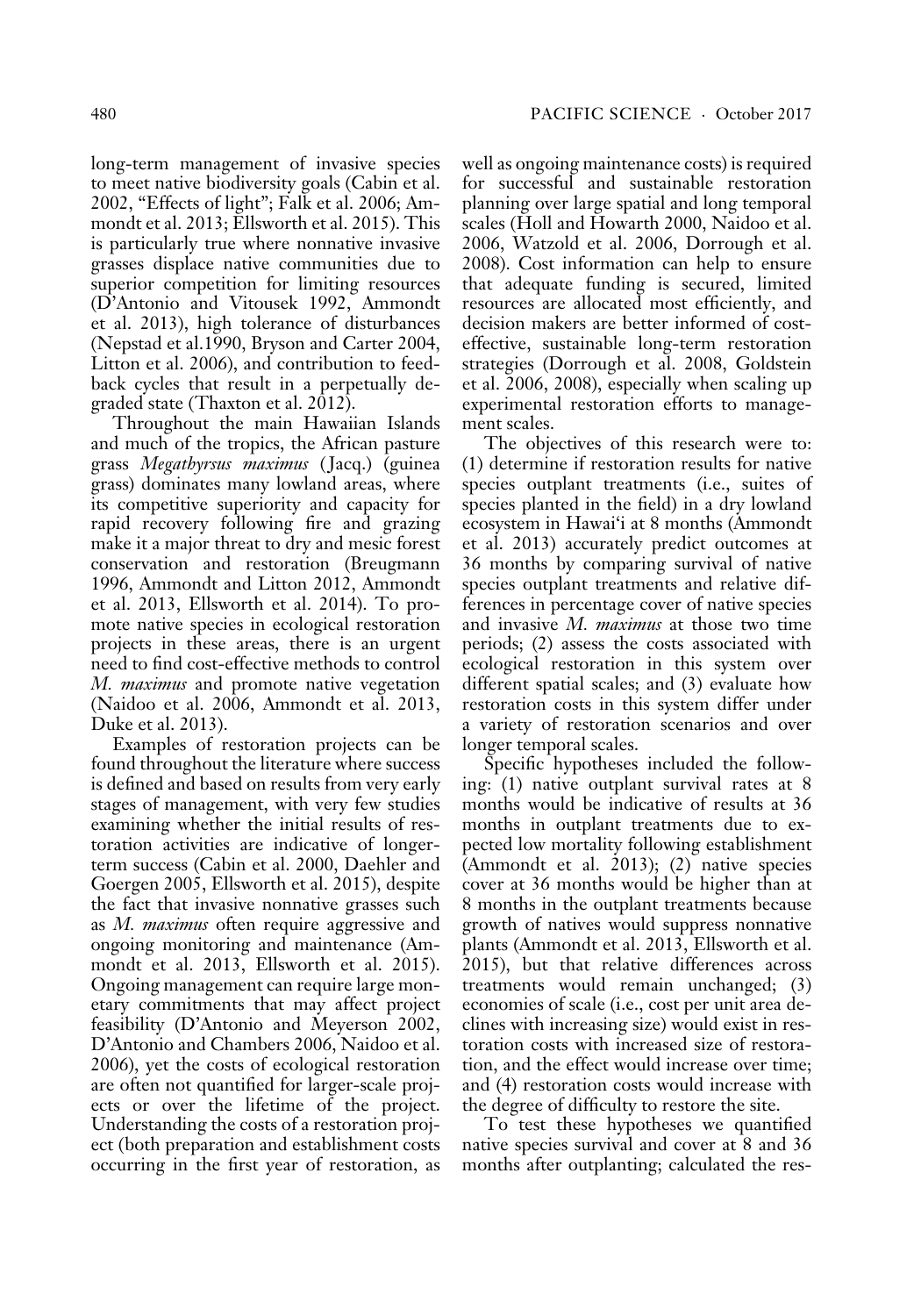toration costs associated with the 3 yr experimental field trial (all costs are Present Value calculated at 2% annual discount rate and expressed in 2015 US\$); estimated the cost of scaling up the 3 yr experimental restoration site to 1 ha and 10 ha management units; and estimated long-term management costs over a representative 30 yr period for hypothetical 1 ha and 10 ha management units with varying degrees of difficulty using various restoration scenarios. The 30 yr time period for the long-term restoration cost analysis was selected to account for stand development and canopy closure. Overall this study provides an example of early ecological benefits that can be gained from restoration activities, as well as the monetary commitments required for establishing and maintaining restoration projects at management scales.

#### materials and methods

# *Study Site*

This study was conducted from 2010 to 2013 in a Hawaiian dry lowland ecosystem within the Wai'anae Kai Forest Reserve on leeward O'ahu, Hawai'i (300 m a.s.l., 158° 9′ 181″ W, 21° 28′ 53″ N). The study area is highly degraded and dominated by the invasive nonnative grass *M. maximus*. Soils are of the Ewa series and are characterized as well-drained reddish silty clay loams (fine, kaolinitic, isohyperthermic Aridic Haplustolls) formed from alluvium weathered from upland basalt (Soil Survey Staff 2006). Mean annual precipitation and mean annual temperature are estimated at 1,258 mm (Giambelluca et al. 2013) and 22°C (Giambelluca et al. 2014). From 2010 to 2013, annual precipitation averaged 716 mm/yr, well below the longterm average annual precipitation for this site, and ranged from a minimum of 437 mm in 2012 to a maximum of 905 mm in 2013.

# *Restoration Treatments*

This study builds upon work describing initial survival and response of native species 8 months after outplanting (Ammondt et al. 2013) by remeasuring native species survival and native and invasive grass cover 36 months after outplanting at an experimental field trial located in the Wai'anae Kai Forest Reserve. In July 2009, the study area was mowed, in September 2009 herbicide was applied to the entire study area except control plots, and in October 2009 a 0.13 ha fence (62 m long and 21 m wide) was erected to exclude feral and domesticated ungulates common in the area. Four blocks, each consisting of five  $9 \text{ m}^2$ square treatment plots (20 plots total), were established along a ~10 m elevation gradient. On 7 January 2010, three different suites of native species were planted in three of the 9 m2 square treatment plots of each block  $(12$  treatment plots total, totaling  $108 \text{ m}^2$ ). All three outplant treatments included *Dodonaea viscosa* Jacq. ('a'ali'i), a shrub species; *Plumbago zeylanica* L. ('ilie'e), a ground cover; and one of three canopy trees, either *Thespesia populnea*  (L.) Sol. (milo), *Cordia subcordata* Lam. (kou), or *Myoporum sandwicense* A. Gray (naio). In addition, herbicide control (herbicide without native outplants) and untreated control (no herbicide or native outplants) plots were assigned to plots within each block. Twentyfive plants were hand planted in each treatment plot (12 ground cover (*P. zeylanica*), nine shrub (*D. viscosa*), and four canopy trees). Each plant was given 1 liter of supplemental water immediately after planting and once per week for the 3 weeks following outplanting. Plants that died within 1 month of outplanting (*P. zeylanica,* 15% mortality; *D. viscosa,*  29% mortality; *T. populnea,* 13% mortality; *M. sandwicense,* 6% mortality; *C. subcordata,*  38% mortality) were replaced.

Clearing and herbicide maintenance was performed during the 3 yr experimental field trial. On 12 April 2010, 30 November 2010, 21 May 2011, and 3 May 2012, the postemergent, grass-specific herbicide fluazifop p-butyl (Fusilade DX, EPA reg. no. 100- 1070) was applied to all plots, with the exception of the four untreated control plots, for continued suppression of *M. maximus* regrowth. On 30 November 2010, cut stumps of scattered *Leucaena leucocephala* (Lam.) de Wit individuals were treated with an application of triclopyr (Pathfinder II, Dow Agro-Sciences, Indianapolis, Indiana, EPA reg. no. 62719-176). On 3 May 2012 secondary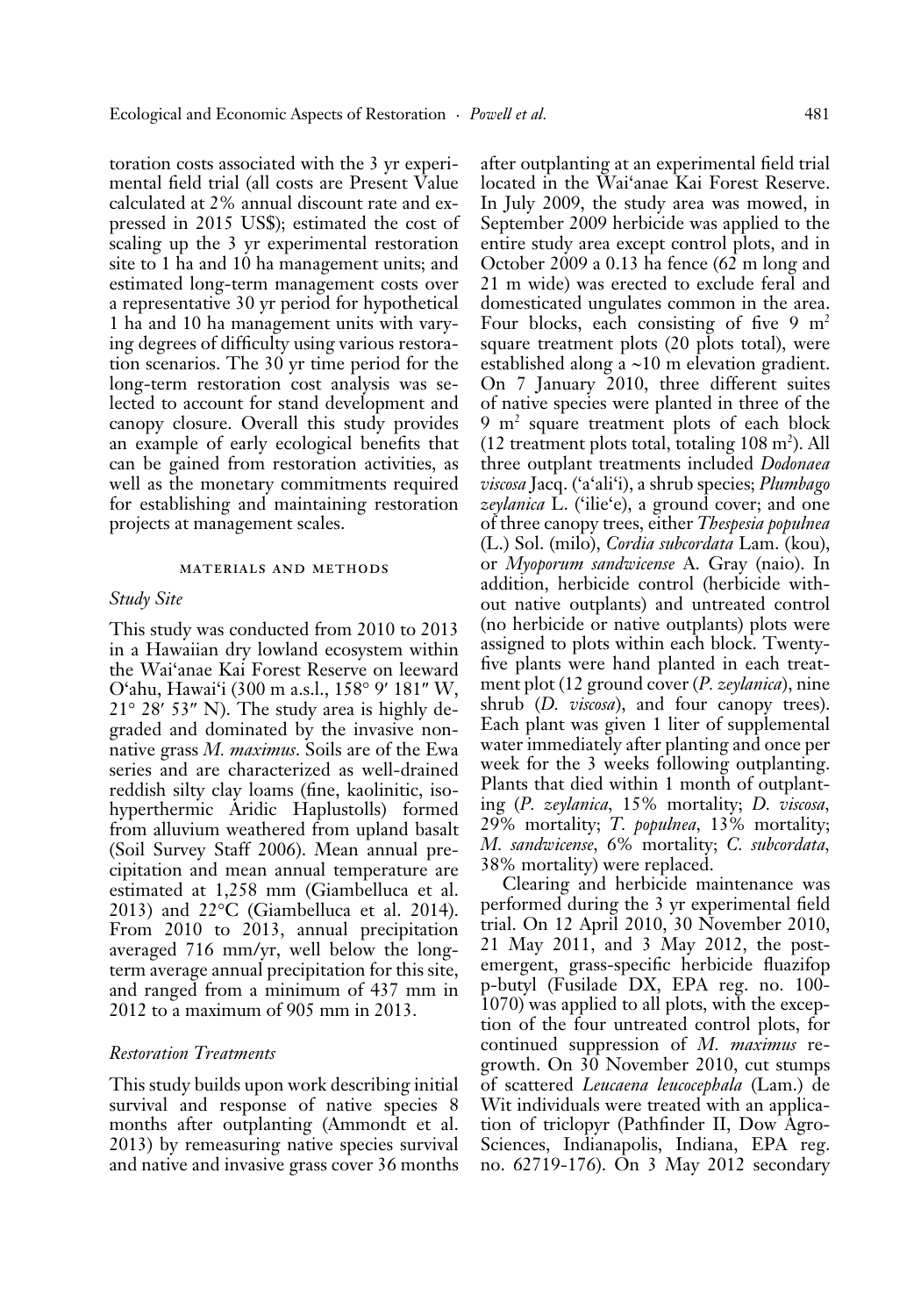weeds, corridors, and fence lines were treated with glyphosate (KleenUp, Loveland Products, Inc., Greeley, Colorado, EPA reg. no. 34704-890). Surveys to ensure the integrity of the perimeter fence (i.e., fence maintenance) were completed in the second and third years.

# *Vegetation Sampling*

Survival and cover of outplants were estimated on 24 August 2010, 8 months after outplanting (Ammondt et al. 2013), and again on 12–13 January 2013, 36 months after outplanting. Identical procedures were used at both time periods, with one exception: survival of *P. zeylanica* was not reassessed at 36 months because individual plants could no longer be distinguished. Percentage cover of native species and *M. maximus* was measured using a point-intercept method (81 point frame overlaid on each  $9 \text{ m}^2$  treatment plot).

# *Cost Analysis*

Data for the cost analysis were derived from actual unit costs (i.e., labor and material costs), material needs, and required labor for the establishment, preparation, and maintenance of the 3 yr experimental field trial at the 0.13 ha Wai'anae Kai Forest Reserve site. To determine costs, we documented the time, labor, and material requirements to establish, prepare, and maintain the 3 yr experimental field trial and conducted interviews with land managers and contractors involved in the field experiment. Specifically, we compiled data (i.e., baseline parameters) on labor time rates (dependent upon planting rate, water delivery rate, invasive species clearing rate, fence construction rate, and fence maintenance rate), labor costs, and material costs (fencing materials, plants, water, and equipment) to conduct the 0.13 ha experimental field trial for 3 yr. The baseline parameters used to estimate the 3 yr cost of conducting the 0.13 ha experimental field trial are outlined in the Results section.

We then used the outplant composition, density, and mortality data, and baseline parameters derived from the 3 yr experimental field trial, as well as information from the literature and expert interviews with scientists, land managers, government employees, and other professionals knowledgeable about restoration of Hawaiian dry lowland ecosystems, to extrapolate 3 yr costs across various spatial scales (0.13 ha, 1 ha, and 10 ha management units [1 ha and 10 ha management units are assumed to be square sites]) to investigate economies of scale. For the larger 1 ha and 10 ha management units we assumed that a water truck would be rented (at a rate of \$3,550/month) to supply the sites with the needed water (i.e., 1 liter of water per plant once per week for 4 weeks following outplanting) during the establishment phase.

To provide managers with an idea of the long-term costs of restoration we compared the 3 yr costs of restoring 1 ha and 10 ha management units over a longer time horizon. We chose a 30 yr time period for the longterm restoration cost analysis to reflect a reasonable restoration project time horizon. Of course, cost savings can be achieved in restoration projects (e.g., employing volunteer labor, utilizing on-site propagation and seed banks, etc.); therefore, we modeled costreduction strategies to estimate reduced unit costs. We individually varied labor costs, planting costs, planting speeds, and watering method for the 1 ha and 10 ha management units over the 3 yr and 30 yr periods to evaluate the benefits of utilizing volunteer labor, developing nurseries, and upgrading equipment in the initial phase of restoration. An additional cost-reduction strategy was applied to the 30 yr restoration cost estimate for the 1 ha and 10 ha management units to account for the discontinuing of invasive plant removal (i.e., herbicide application and treeclearing maintenance) at 5 and 10 yr after restoration, assuming success of the restoration project and no need for ongoing invasive grass and/or tree suppression.

Finally, the experimental site within the Wai'anae Kai Forest Reserve is very accessible, is gently sloping, has a fairly rough and rocky terrain, and is occupied primarily by invasive grass with a moderate number of invasive trees. Compared with remote sites with more arduous restoration conditions (i.e., less accessible, steeper, moderate rough and rocky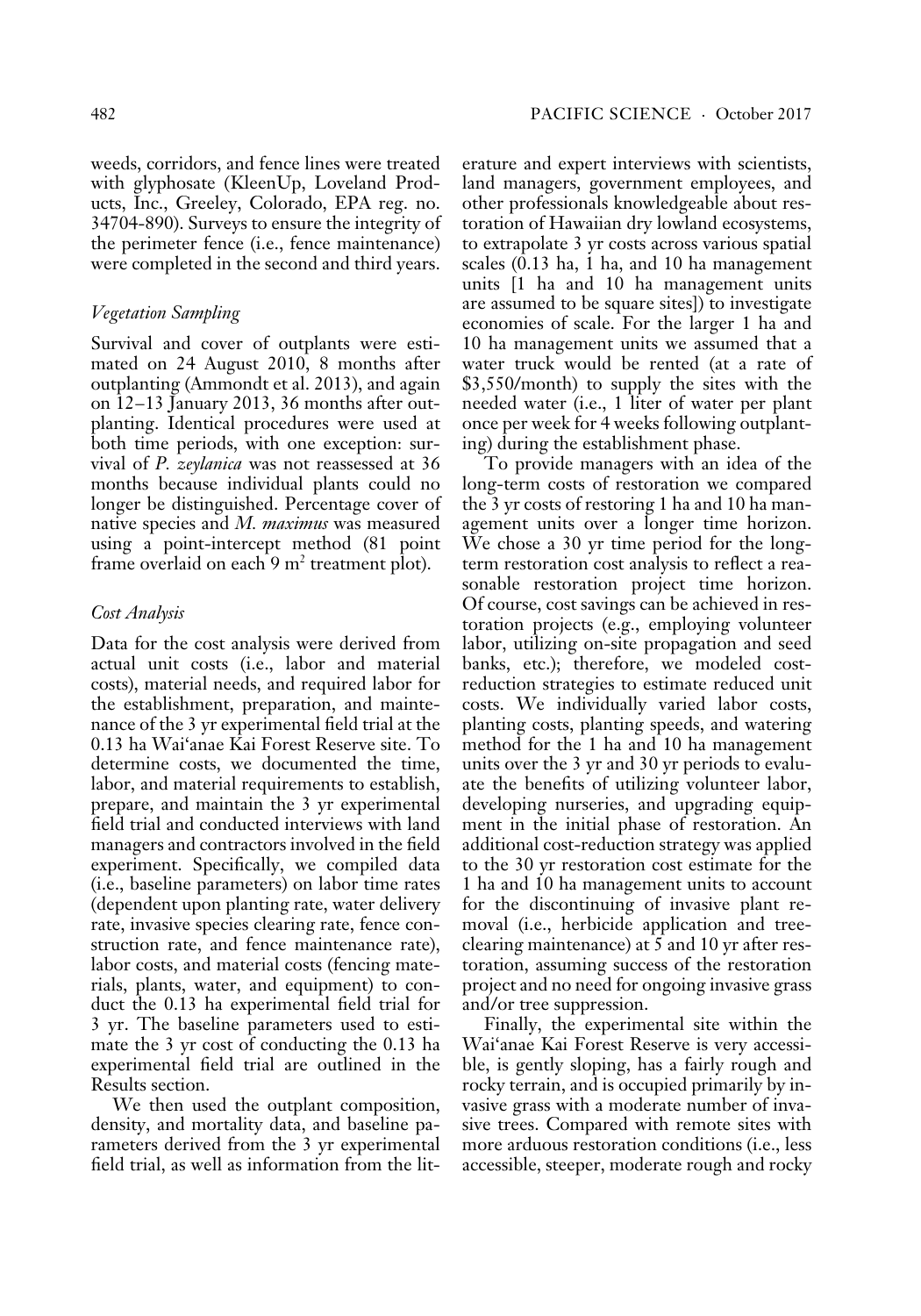terrain, dominated by invasive grass and dense invasive trees), the experimental site is considered to be on the easy end of the spectrum; thus the estimates of labor and material needs may be too optimistic for all restoration scenarios. To better understand the costs for more-arduous restoration scenarios, we compared a hypothetical "Easy" 1 ha site (modeled after our baseline conditions at the Wai'anae Kai Forest Reserve study site) to two 1 ha hypothetical sites of greater difficulty that would have more labor and material needs [i.e., Moderate and Difficult sites (see details in Supplemental Methods)]. We ran these more arduous conditions for the longer 30 yr time horizon.

**Authors' Note:** Supplemental materials available online at BioOne (http://www.bioone .org/toc/pasc/current) and Project MUSE (http://muse.jhu.edu/journal/166).

In all cases, we give the Present Value of the costs. Present Value represents the current value of all costs over time and is calculated by discounting future costs by a specified rate to reflect the time value of money. We applied an annual discount rate of 2% and report costs in 2015 US\$. For more details of the parameters used to extrapolate costs for various restoration site conditions and strategies, see the Supplemental materials (details are provided in Supplemental Tables S1 to S8). Although other regional restoration projects will have different costs for some or all aspects as those assumed here, we provide estimated costs from an individual study to exemplify the need to include economic analyses in restoration projects generally and to highlight a methodology for doing so. The Supplemental materials provided with this study facilitate the fine-tuning of values for other restoration projects in the region.

## *Statistical Analyses*

Mixed-effects models were used to test for differences in percentage survival for each woody plant outplant species and *D. viscosa*  by treatment and time, and percentage cover of *M. maximus*, *D. viscosa,* and *P. zeylanica* by treatment and time. Where data did not meet the assumptions of analysis of variance

(ANOVA) (outplanted native tree cover), a square root–transformation was used before analysis. Tukey's multiple comparison post hoc analyses were used to determine which treatments had significantly different means following significant *F* tests. Block was treated as a random factor, and treatment and time were fixed factors. IBM SPSS v.20 (IBM SPSS, Inc., Chicago, Illinois) was used for all statistical analyses, and results were considered significant at  $\alpha = .05$ .

#### **RESULTS**

# *Ecological Results*

Across all native canopy and shrub species, survival did not differ significantly at 8 months (56%) and 36 months (51%) after outplanting  $(P \ge 0.13)$ . A small increase in survival of the canopy species *T. populnea* after 36 months resulted from the recovery of two individuals that were determined to be dead at 8 months (Table 1). Cover of *M. maximus* was significantly reduced in all native outplant treatments when compared to herbicide control and untreated control ( $P \leq .01$ ), and invasive grass cover did not differ with time since restoration  $(P = .20)$ . Cover of all native species, with the exception of *C. subcordata,* increased significantly between 8- and 36-month time periods  $(P \leq .01)$  but remained significantly higher over time in all native outplant treatment plots when compared to herbicide control and untreated control  $(P \le .01)$  (Table 2).

TABLE 1

Native Woody Outplant Species Survival at 36 Months in a Restoration Field Experiment at Wai'anae Kai Forest Reserve, O'ahu, Hawai'i

| <b>Species</b>       | % Survival (SE) |
|----------------------|-----------------|
| Dodonaea viscosa     | 56.5% (6.8)     |
| Thespesia populnea   | 68.8% (12.0)    |
| Myoporum sandwicense | $31.3\%$ (6.3)  |
| Cordia subcordata    | $12.5\%$ (12.5) |

*Note:* Plants that died within 1 month of outplanting were replaced (*D. viscosa,* 29% mortality; *T. populnea,* 13% mortality; *M. sandwicense,* 6% mortality; *C. subcordata,* 38% mortality; *P. zeylanica,* 15% mortality). Survival of *P. zeylanica* was not reassessed at 36 months because individual plants could no longer be distinguished.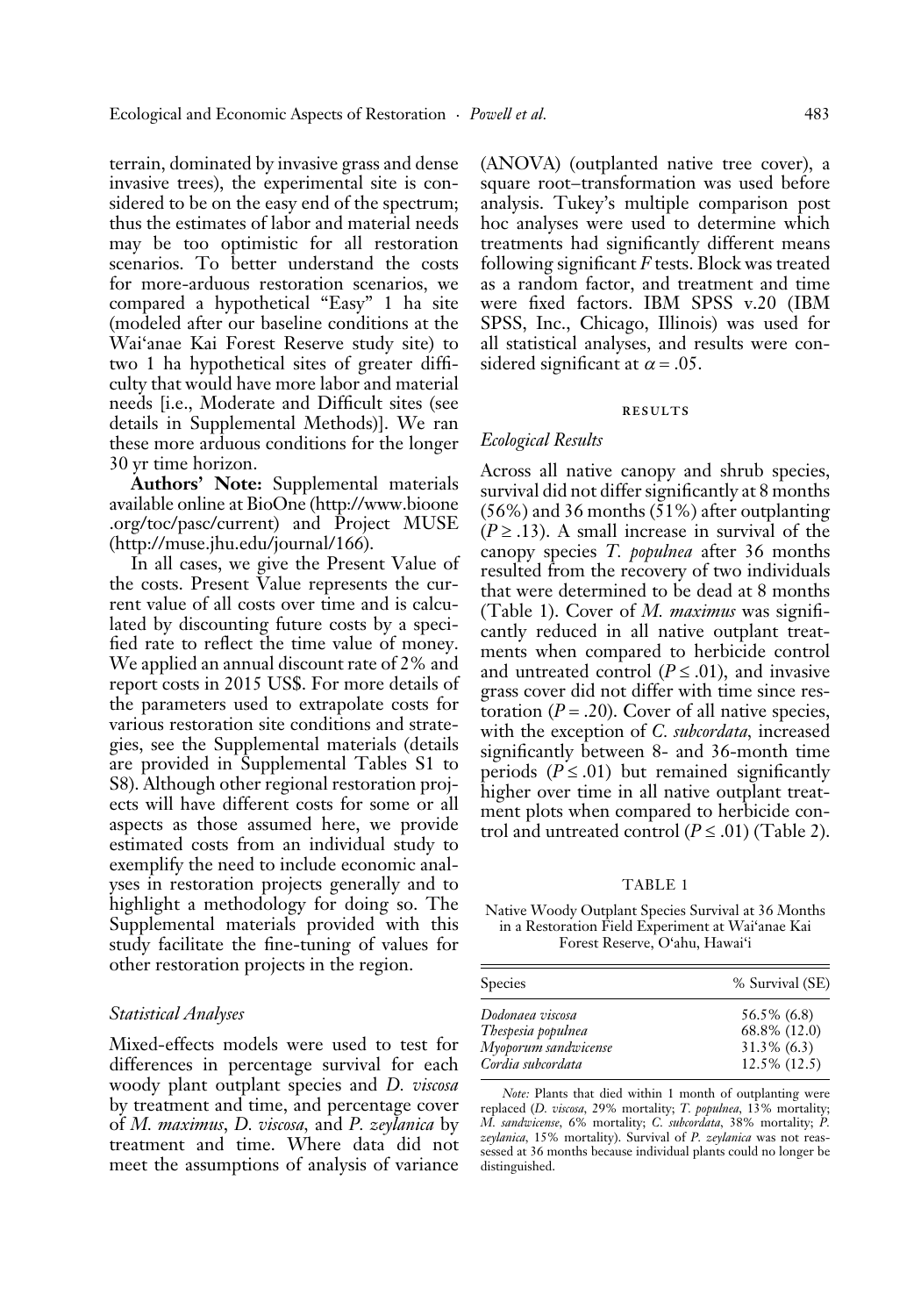| arameter     | sample<br>Month | <b>Creatment</b><br>Thespesia<br>populnea                                                  | Treatment Treatment Control Control<br>sandwieense<br>$M$ yoporum | subcordata<br>Cordia                               |           | Herbicide Untreated                   | (df <sub>Hs</sub> , df <sub>error</sub> ,<br>F-statistic)<br>Block P | $(d\mathbf{f}_\mathrm{Hs},d\mathbf{f}_\mathrm{error},$<br>F-statistic)<br>Time P | $\Gamma$ reatment $P$<br>$(df_{Hs}, df_{error},$<br>F-statistic) | Time * Treatment<br>$P$ (df <sub>Hs</sub> , df <sub>error</sub> ,<br>F-statistic) |
|--------------|-----------------|--------------------------------------------------------------------------------------------|-------------------------------------------------------------------|----------------------------------------------------|-----------|---------------------------------------|----------------------------------------------------------------------|----------------------------------------------------------------------------------|------------------------------------------------------------------|-----------------------------------------------------------------------------------|
| maxımu       |                 | ą<br>26.9(14)                                                                              | 6.8(3.2)<br>21.0(7.4)                                             | 11.7(5.7)<br>9.6(5.9)                              | 92.9(3.9) | 99.1 (0.6)                            | 69.8 $(12.5)$ 84.0 $(12.0)$ .49 $(3, 12, 0.86)$                      |                                                                                  | .20 (1, 15, 1.80) <.01 (4, 12, 43.50)                            | .01 $(4, 15, 4.61)$                                                               |
| zeylanica    |                 |                                                                                            | 59.9 (10.2)<br>44.1 (5.6)                                         | 59.9 (3.6)                                         |           | $\frac{1}{2}$                         |                                                                      | .13 (3, 12, 2.33) < 01 (1, 15, 10.85) < 01 (4, 12, 78.10)                        |                                                                  | .15(4, 15, 1.96)                                                                  |
| nsoosu       |                 | $35.2 (9.4)$<br>$36.1 (6.1)$<br>$53.7 (9.8)$<br>$6.2 (2.8)$<br>$62 (2.3)$<br>$50.9 (12.4)$ | 57.7 (14.0)<br>13.6(4.5)                                          | 58.3 (15.3)<br>$83.3(6.0)$<br>$8.0(3.0)$           |           | $_{\odot}^{\odot}$<br>$\widetilde{0}$ |                                                                      | $.31(3, 12, 1.35)$ < 01(1, 15, 52.36) < 01(4, 12, 7.97)                          |                                                                  | < 01(4, 15, 8.80)                                                                 |
| Native trees |                 | 0.6(0.4)<br>1.2(0.9)                                                                       | 1.9(1.9)<br>9.6(7.5)                                              | $\begin{matrix}0\\0\end{matrix}$<br>$\overline{0}$ |           | $\frac{1}{2}$                         | .51(3, 12, 0.82)                                                     | .01 $(1, 15, 8.70)$                                                              | .10(4, 12, 2.52)                                                 | < 01(4, 15, 6.33)                                                                 |

# *Economic Results*

Baseline parameters were identified for labor time rates, labor costs, and material costs for the establishment, preparation, and mainte nance of the 0.13 ha experimental field trial within the Wai'anae Kai Forest Reserve, with the following site conditions: fully accessi ble by road, ~10 m elevation gradient, fairly rough and rocky terrain, dominated by an in vasive grass with few scattered invasive trees, and requiring exclusion of ungulates via fence construction (Table 3). The total estimated cost of the 3 yr restoration experiment was \$14,299. Establishment and site preparation costs during the first year accounted for 97.6% (\$13,962) of the total 3 yr costs, and maintenance costs in years 2 and 3 accounted for just 2.4% (\$337). Cost of fence construc tion (\$11,197, accounting for 78.3% of the overall costs) dominated the 3 yr overall costs, followed by outplanting and replanting due to mortality (i.e., labor, water, plants, equip ment) (\$1,403, 9.9%), clearing (\$752, 5.3%), and herbicide application (\$611, 4.3%).

We found evidence of economies of scale (Table 4). Scaling up from the experimental plots to the full 0.13 (i.e., entire area within fence treated rather than just small experi mental plots within the fence), 1, and 10 ha sites increased the total costs to \$27,154 (<sup>+</sup>90% from experiment), \$149,918 (+452% from the 0.13 ha management unit), and \$1.2 million ( +728% from the 1 ha management unit), although the cost per unit area declined from \$208,883 ha $^{-1}$  (0.13 ha) to \$149,918 ha $^{-1}$  $(1 \text{ ha})$  to \$124,139 ha<sup>-1</sup> (10 ha). The general trend of establishment costs dominating maintenance costs held for all spatial sce narios. For the scaled-up management units, the establishment costs were ~98.7% of the total cost, with costs of outplanting and re planting due to mortality driving costs, particularly for the larger areas (52.4% for 0.13 ha, 76.7% for 1 ha, 87.2% for 10 ha). Notably, the importance of the cost of fenc ing declined with increasing area (41.2% for 0.13 ha to 17.9% for 1 ha to 6.9% for 10 ha), reflecting the benefit of larger area to pe rimeter ratios. To provide insight on how a longer time period affects the scaling-up re -

TABLE 2

TABLE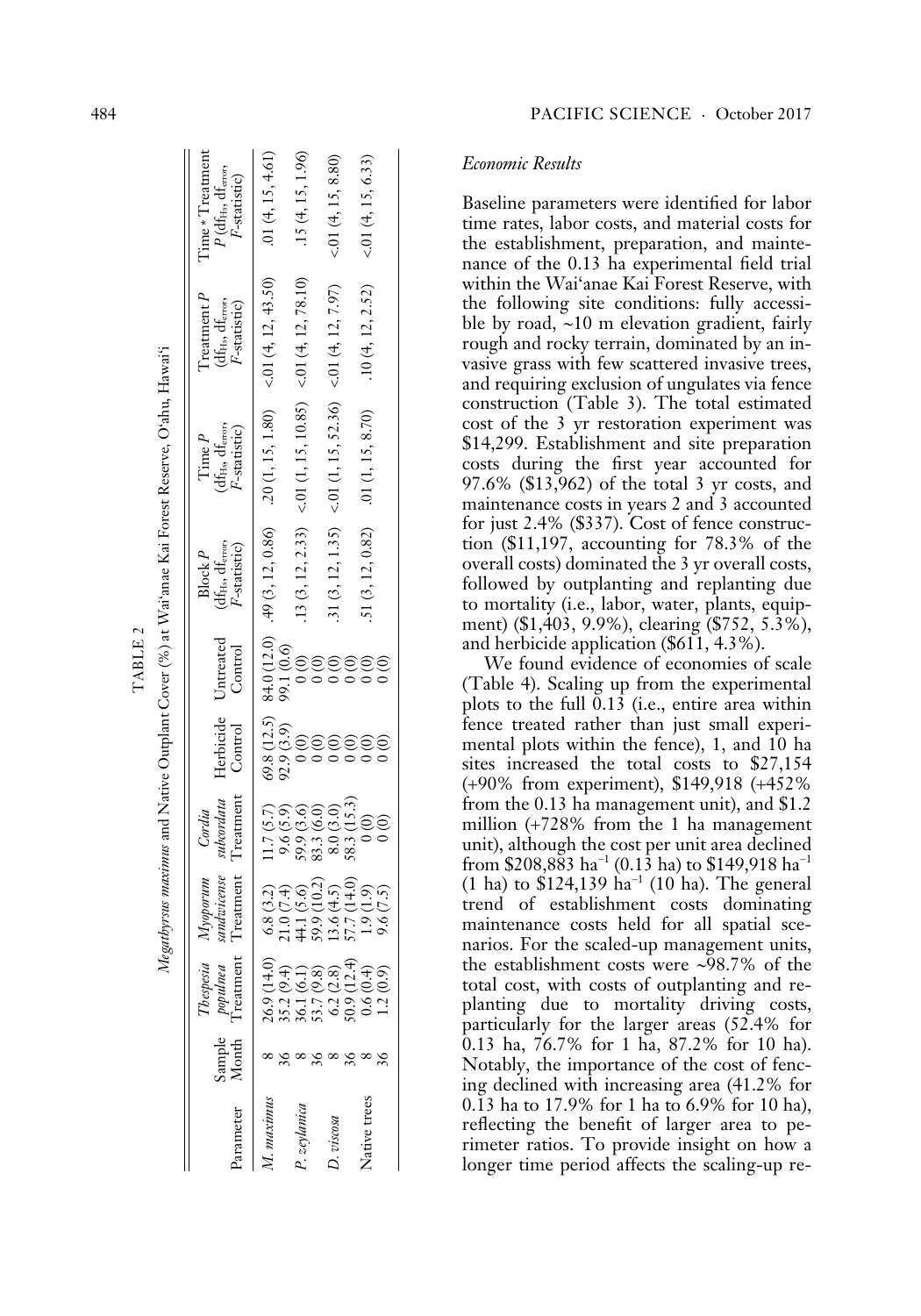### TABLE 3

Baseline Parameters for Labor Time Rates, Labor Costs, and Material Costs Used to Estimate the 3 Yr Cost of Conducting the 0.13 ha Experimental Field Trial within the Wai'anae Kai Forest Reserve, O'ahu, Hawai'i, with the Following Site Conditions: Fully Accessible by Road, ~10 m Elevation Gradient, Fairly Rough and Rocky Terrain, Dominated by an Invasive Grass with Few Scattered Invasive Trees, and Requiring Exclusion of Ungulates via Fence Construction

| <b>Restoration Activity</b>                                            | Labor Time Rate                                                                                   | <b>Labor Costs</b>                                                             | <b>Material Costs</b>                                                                                                                                       |
|------------------------------------------------------------------------|---------------------------------------------------------------------------------------------------|--------------------------------------------------------------------------------|-------------------------------------------------------------------------------------------------------------------------------------------------------------|
| Fence construction                                                     | $2.7 \text{ m/hr}/4$ -person crew                                                                 | Project manager \$25/hr,<br>crew leader \$15/hr,<br>and two crew \$13/hr       | \$43/m for fencing materials                                                                                                                                |
| Fence maintenance <sup>®</sup>                                         | 100 m/hr/person                                                                                   | \$35/hr/person                                                                 | Assumed to be included in<br>labor costs                                                                                                                    |
| Initial site clearing and<br>clearing maintenance<br>of invasive trees | 120 hr/ha/person for<br>initial site clearing;<br>10 hr/ha/person for<br>maintenance clearing     | \$20/hr/person for<br>clearing and clearing<br>maintenance <sup>b</sup>        | Clearing: \$200/chain saw and<br>\$120/weedwacker                                                                                                           |
| Herbicide application                                                  | 52.5 hr/ha/person (year)<br>$1)$ ; 11.5 hr/ha/person<br>(year 2); and 7 hr/ha/<br>person (year 3) | \$16.50/hr/person for<br>herbicide application<br>and herbicide<br>maintenance | Herbicide: \$65/backpack<br>sprayer and approximate<br>herbicide rates <sup>c</sup> of \$2,349/ha<br>(year 1), \$962/ha (year 2),<br>and $$137/ha$ (year 3) |
| Outplanting/Replanting<br>during first month <sup>d</sup>              | 20 plants/hr/person                                                                               | \$16.50/hr/person                                                              | \$2/plant and \$45/planting<br>bar/bag                                                                                                                      |
| Water delivery <sup>e</sup>                                            | 132 liters/hr/person                                                                              | \$16.50/hr/person                                                              | \$0.0005/liter water<br>(municipal) and,<br>\$65/backpack sprayer                                                                                           |

*a* Fence maintenance is assumed to take place twice per year during the second and third years to ensure the integrity of the fence; this is a key consideration in areas with ungulates where ingress can rapidly degrade ecosystems.

*b* Clearing maintenance includes clearing of invasive trees and application of herbicide to cut stumps and is assumed to occur in year 2.

<sup>c</sup> See Supplemental Table S2 for the calculated herbicide amounts per ha and unit costs for each herbicide used.

*d* Plants that died within 1 month of outplanting were replaced (*D. viscosa,* 29% mortality; *T. populnea,* 13% mortality; *M. sandwicense,* 6% mortality; *C. subcordata,* 38% mortality; *P. zeylanica,* 15% mortality).

*e* Water delivery occurs four times, with 1 liter per plant each time; assumes first watering included at initial planting time, followed by watering once per week for 3 subsequent weeks, then discontinuing thereafter; water is transported to site in work vehicles via plastic tanks.

sults, we also analyzed how 1 ha and 10 ha costs compared over 30 yr. It is not surprising that the proportion of costs due to maintenance were higher in both cases compared to the 3-yr analysis [20.7% (1 ha) and 16.3% (10 ha) of 30 yr costs, compared to 1.2% (1 ha) and 1.3% (10 ha) of 3 yr costs, respectively], but the economies of scale persist and get stronger over the longer term (cost per hectare for a 10 ha site is 17.2% less than that of a 1 ha site over 3 yr, and 21.6% less over 30 yr.

We evaluated cost-reduction strategies over the 3 yr and 30 yr periods for the 1 ha and 10 ha management units to estimate the benefits of using volunteer labor, developing nurseries, and upgrading equipment in the initial phase of restoration, and to account for the discontinuing of invasive plant removal for the longer time period (Table 5). Reducing planting costs by 50% reduced overall costs the most (−22.4% for 1 ha and −27.0% for 10 ha over 3 yr; and −18.0% for 1 ha and −22.9% for 10 ha over 30 yr). It is interesting that for the 10 ha site, installation of an irrigation system (at a flat rate of \$25,000 to provide water infrastructure to the site) and drip system (at a rate of \$2,000 ha<sup>-1</sup>) became costeffective. Although installation of an irrigation and a drip system have a large up-front cost to supply water to the site, it eliminates considerable labor (i.e., hand watering) and equipment (i.e., backpack sprayer and water truck rental) for watering (\$130,043 for the 10 ha site), which was assumed to continue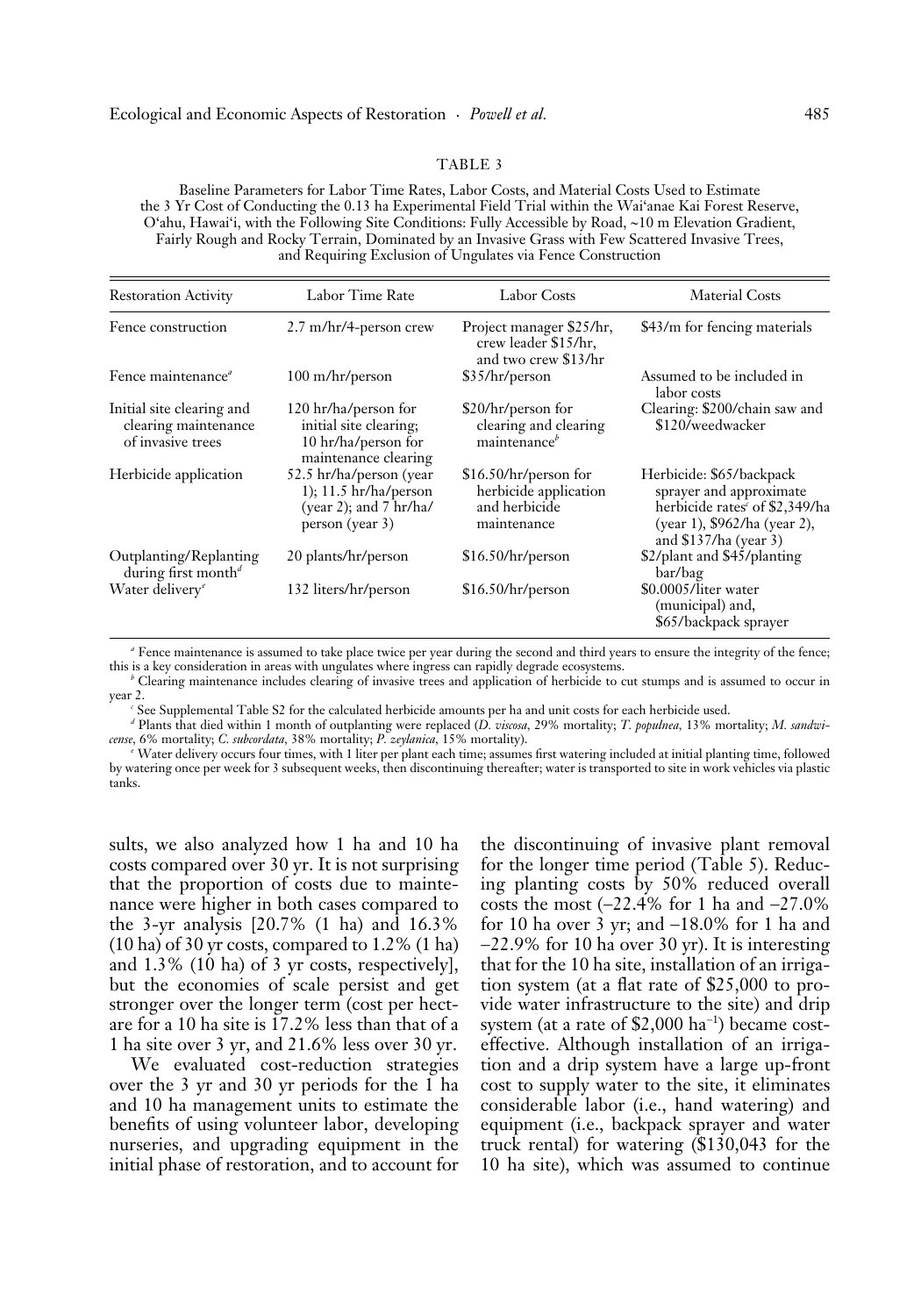|                    |                                                                                                                                                                                                                          |                                    | $5 \mu$                              |                                          |                                                                                                                                                                                                                                                        | $30 \mathrm{ yr}^b$                                                                       |
|--------------------|--------------------------------------------------------------------------------------------------------------------------------------------------------------------------------------------------------------------------|------------------------------------|--------------------------------------|------------------------------------------|--------------------------------------------------------------------------------------------------------------------------------------------------------------------------------------------------------------------------------------------------------|-------------------------------------------------------------------------------------------|
| arameter           | Experiment<br>(Table S3)                                                                                                                                                                                                 | (Table S4)<br>$0.13$ ha            | (Table S6)<br>1 ha                   | (Table S7)<br>10 <sub>ha</sub>           | 1 ha                                                                                                                                                                                                                                                   | 10 ha                                                                                     |
| Establishment      | 97.6%                                                                                                                                                                                                                    | 98.7%                              | 98.8%                                | 98.7%                                    | 79.3%                                                                                                                                                                                                                                                  | 83.7%                                                                                     |
| Clearing           | $\begin{array}{l} \$752 \ (5.3\%) \\ \$11,197 \ (78.3\%) \\ \$611 \ (4.3\%) \\ \$11,80 \ (8.3\%) \\ \$11,80 \ (8.3\%) \\ \$137 \ (1.6\%) \\ \$357 \ (1.6\%) \\ \$14,299 \\ \$1609,993 \ \mathrm{ha}^{-1} \\ \end{array}$ | \$752 (2.8%)                       | \$2,840 (1.9%)                       | \$24,880 (2.0%)                          | $\begin{array}{l} \textbf{82,840} \ (1.5\,\%) \\ \textbf{826,803} \ (14.4\,\%) \\ \textbf{83,346} \ (1.8\,\%) \\ \textbf{893,141} \ (49.9\%) \\ \textbf{893,141} \ (49.9\%) \\ \textbf{821,950} \ (11.8\%) \\ \textbf{824,956} \ (20.7\%) \end{array}$ | \$24,880 (1.7%)                                                                           |
| Fence              |                                                                                                                                                                                                                          | \$11,197(41.2%                     | \$26,803 (17.9%)                     | \$85,316 (6.9%)                          |                                                                                                                                                                                                                                                        | \$85,316 (5.8%)                                                                           |
| Herbicide          |                                                                                                                                                                                                                          |                                    | $$3,346(2.2\%)$                      |                                          |                                                                                                                                                                                                                                                        |                                                                                           |
| Jutplanting        |                                                                                                                                                                                                                          | $$620 (2.3%)$<br>$$11,744 (43.2%)$ | \$93,141 (62.1%)<br>\$21,950 (14.6%) | $$32,568 (2.6\%)$<br>$$894,868 (72.1\%)$ |                                                                                                                                                                                                                                                        |                                                                                           |
| Replanting         |                                                                                                                                                                                                                          | \$2,501 (9.2%)                     |                                      | $$187,488(15.1\%)$                       |                                                                                                                                                                                                                                                        | $\begin{array}{c} $32,568\ (2.2\%)\\ $894,868\ (61.1\%)\\ $187,488\ (12.8\%) \end{array}$ |
| <i>laintenance</i> |                                                                                                                                                                                                                          | \$342 (1.3%)                       | $$1,839(1.2\%)$                      | $$16,274(1.3\%)$                         |                                                                                                                                                                                                                                                        | \$238,295 (16.3%)                                                                         |
| Present Value      |                                                                                                                                                                                                                          | \$27,154                           | \$149,918                            | 51,241,395                               | \$186,716                                                                                                                                                                                                                                              | \$1,463,41                                                                                |
| ost per hectare    |                                                                                                                                                                                                                          | $$208,883 \text{ ha}^{-1}$         | $5149.918$ $ha^{-1}$                 | $5124.139$ $ha^{-1}$                     | $5186,716 \text{ ha}^{-1}$                                                                                                                                                                                                                             | $$146,341$ $ha^{-1}$                                                                      |

Summary of Present Value and Cost per Hectare of Restoration Costs for Scaled-Up Restoration, Modeled after a 0.13 ha Experimental Site<br>within the Wai'anae Kai Forest Reserve, O'ahu, Hawai'i, for 3 Yr and 30 Yr Periods" Summary of Present Value and Cost per Hectare of Restoration Costs for Scaled-Up Restoration, Modeled after a 0.13 haExperimental Site within the Wai'anae Kai Forest Reserve, O'ahu, Hawai'i, for 3 Yr and 30 Yr Periods*a* TABLE 4

TABLE 4

 $^b$  Based on interviews with experts, a number of variables were adapted to account for the longer time horizon (30 yr): clearing maintenance frequency (once every other year); replacement<br>period for fencing (20 yr); and Based on interviews with experts, a number of variables were adapted to account for the longer time horizon (30 yr): clearing maintenance frequency (once every other year); replacement period for fencing (20 yr); and time period and frequency for herbicide application (Supplemental Table S2), clearing and fence maintenance (30 yr).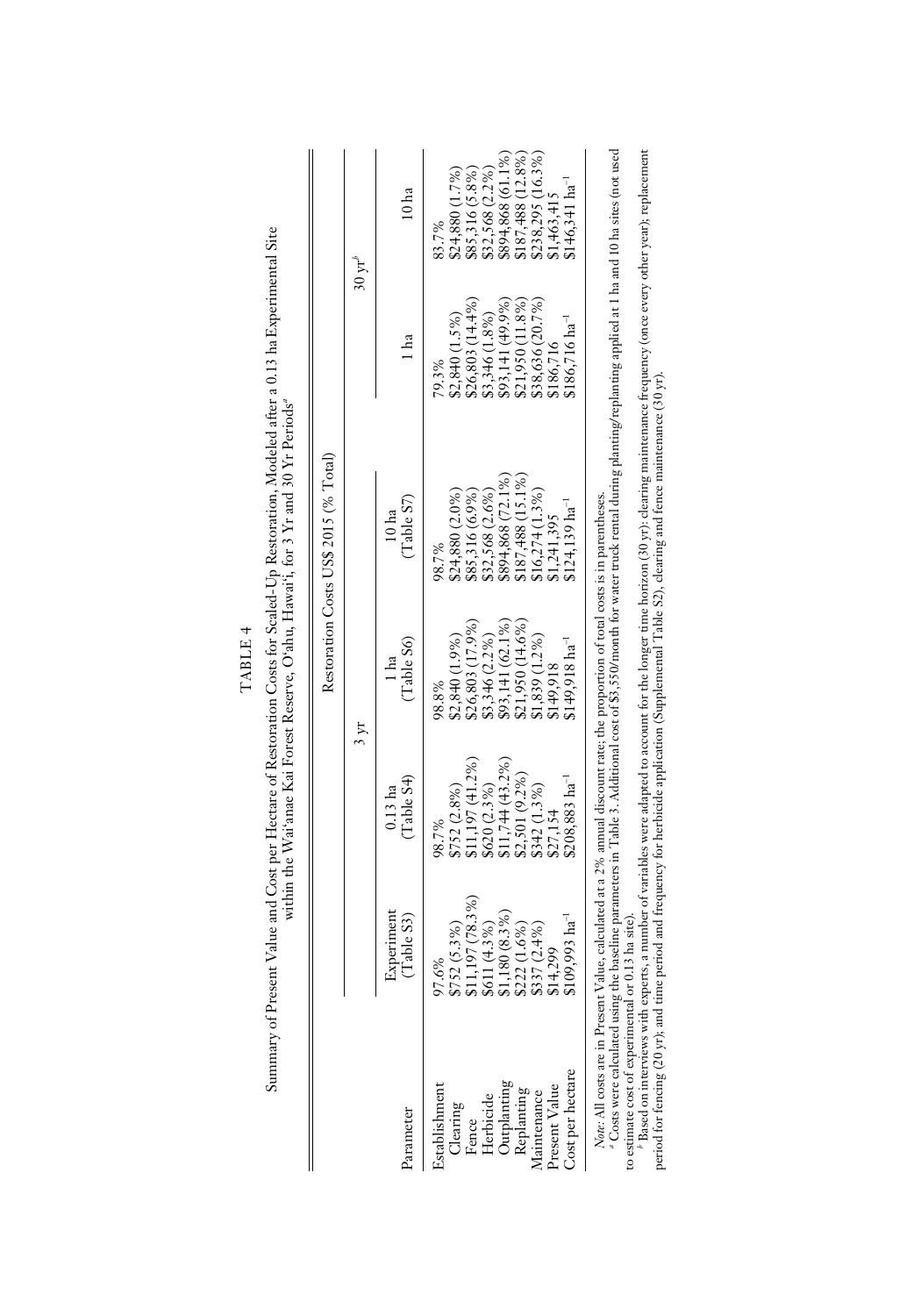#### TABLE 5

Overall Effect of Cost-Reduction Strategies on Total Management Costs and Cost per Hectare for 1 ha and 10 ha Management Units over 3 Yr and 30 Yr Periods in an Invasive Grass–Dominated Lowland Ecosystem on O'ahu, Hawai'i

|                                                             |                                                         |                                                           | Total Restoration Costs and Cost per Hectare US\$ 2015 (% Change from 1 ha and 10 ha<br>Baselines <sup>a</sup> over 3 yr and 30 yr) |                                                                                                                     |
|-------------------------------------------------------------|---------------------------------------------------------|-----------------------------------------------------------|-------------------------------------------------------------------------------------------------------------------------------------|---------------------------------------------------------------------------------------------------------------------|
|                                                             |                                                         | $3 \text{ yr}$                                            |                                                                                                                                     | $30 \,\mathrm{yr}^b$                                                                                                |
|                                                             |                                                         | 1 ha (\$149,918) 10 ha (\$1,241,395)                      | 1 ha (\$186,716)                                                                                                                    | 10 ha (\$1,463,415)                                                                                                 |
| Cost-reduction strategies                                   |                                                         |                                                           |                                                                                                                                     |                                                                                                                     |
| $(1)$ Volunteer<br>labor <sup>c</sup>                       | \$118,306<br>$$118,306$ ha <sup>-1</sup><br>$(-21.1\%)$ | \$920,205<br>$$92,021$ ha <sup>-1</sup><br>$(-25.9\%)$    | \$155,103<br>$$155,103$ ha <sup>-1</sup><br>$(-16.9\%)$                                                                             | \$1,142,226<br>$$114,223$ ha <sup>-1</sup><br>$(-21.9\%)$                                                           |
| $(2)$ Plant costs<br>reduced by<br>$50\%$ <sup>d</sup>      | \$116,398<br>$$116,398$ ha <sup>-1</sup><br>$(-22.4\%)$ | \$906,172<br>$$90,617$ ha <sup>-1</sup><br>$(-27.0\%)$    | \$153,195<br>$$153,195$ ha <sup>-1</sup><br>$(-18.0\%)$                                                                             | \$1,128,193<br>$$112,819$ ha <sup>-1</sup><br>$(-22.9\%)$                                                           |
| (3) Planting speed<br>doubled <sup>e</sup>                  | \$136,613<br>\$136,613 ha <sup>-1</sup><br>$(-8.9\%)$   | \$1,101,182<br>$$110,182 \text{ ha}^{-1}$$<br>$(-11.2\%)$ | \$173,428<br>$$173,428$ ha <sup>-1</sup><br>$(-7.1\%)$                                                                              | \$1,327,387<br>\$132,739 ha <sup>-1</sup><br>$(-9.3\%)$                                                             |
| $(4)$ Irrigation <sup><math>f</math></sup>                  | \$156,855<br>$$156,855$ ha <sup>-1</sup>                | \$1,152,801<br>$$115,280 \text{ ha}^{-1}$$                | \$193,652<br>\$193,652 ha <sup>-1</sup><br>$(+3.7\%)$                                                                               | \$1,374,822<br>\$137,482 ha <sup>-1</sup>                                                                           |
| $(5)$ Discontinue<br>invasive removal<br>after year $5/10b$ | $(+4.6\%)$<br>NA <sup>g</sup> /NA                       | $(-7.1\%)$<br>NA/NA                                       | \$170,959/\$174,415<br>\$170,959 ha <sup>-1</sup> (-8.4%)/<br>\$174,415 ha <sup>-1</sup> (-6.6%)                                    | $(-6.1\%)$<br>\$1,325,707/\$1,355,471<br>$$137,571$ ha <sup>-1</sup> (-9.4%)/<br>\$135,547 ha <sup>-1</sup> (-7.4%) |

*Note:* Present Value is calculated at a 2% annual discount rate.

*a* Baseline values calculated in Table 4 are shown in parentheses next to hectare sizes for both the 3 yr and 30 yr time periods.

<sup>*b*</sup> Based on interviews with experts, a number of variables were adapted to account for the longer time horizon (30 yr): clearing maintenance frequency (once every other year); and time period and frequency for herbicide application (Supplemental Table S2), clearing and fence maintenance (30 yr) [with the exception of cost-reduction strategy (5)]; replacement period for fencing (20 yr). *c*

 Assumes a labor rate of \$25/hr for one person to supervise 10 volunteers during planting, replanting, and watering; assumes planting activities would take 1.5 times longer (i.e., 13 plants/hr/person) when employing volunteer labor versus trained land managers, and watering would be completed at the same speed (132 liters/hr). Although survival can be reduced when employing volunteers, increased mortality beyond the baseline is not accounted for in replanting costs.

*d* Assumes plant costs are \$1/plant, or half the cost assumed under the baseline (\$2/plant). See Supplemental Table S8 for propagation labor/equipment cost breakdown per plant.

*e* Assumes planting speed is 40 plants/hr/person, or twice as fast as the baseline (20 plants/hr/person) through use of improved and more-costly equipment (e.g., \$135/Hatfield Transplanter, or equivalent).

*f* Installation (i.e., labor and materials) of an irrigation system (i.e., getting water infrastructure to the site) at a flat rate of \$25,000 and \$2,000 ha<sup>-1</sup> for installation of a drip system at the site, eliminating labor and equipment for hand watering. Cost of water (municipal) still applies.

*g* NA, not applicable, goes beyond the 3 yr time frame.

<sup>*h*</sup> Assumes maintenance herbicide application and clearing are discontinued after 5 and 10 yr.

once per week for 4 weeks after outplanting/ replanting. Overall, the actual cost of municipal water did not change. When evaluating the cost-reduction strategies applicable to long-term management of 1 ha and 10 ha management units where invasive removal was discontinued after 5 or 10 yr, overall project costs decreased for the 1 ha management unit by 8.4% and 6.6%, and for the 10 ha management unit by 9.4% and 7.4% (Table 5).

We evaluated costs for restoration projects that reflect conditions that may be considerably more difficult than our experimental site (i.e., less accessible, steep gradients, rough terrain, and dense invasive trees and grass at the outset) and over the 30 yr time frame. We identified these sites as Moderate and Difficult and compared assessed costs to those for our experimental "Easy" site (Table 6). Costs to restore and maintain 1 ha for 30 yr rose with the level of difficulty [from \$186,716 for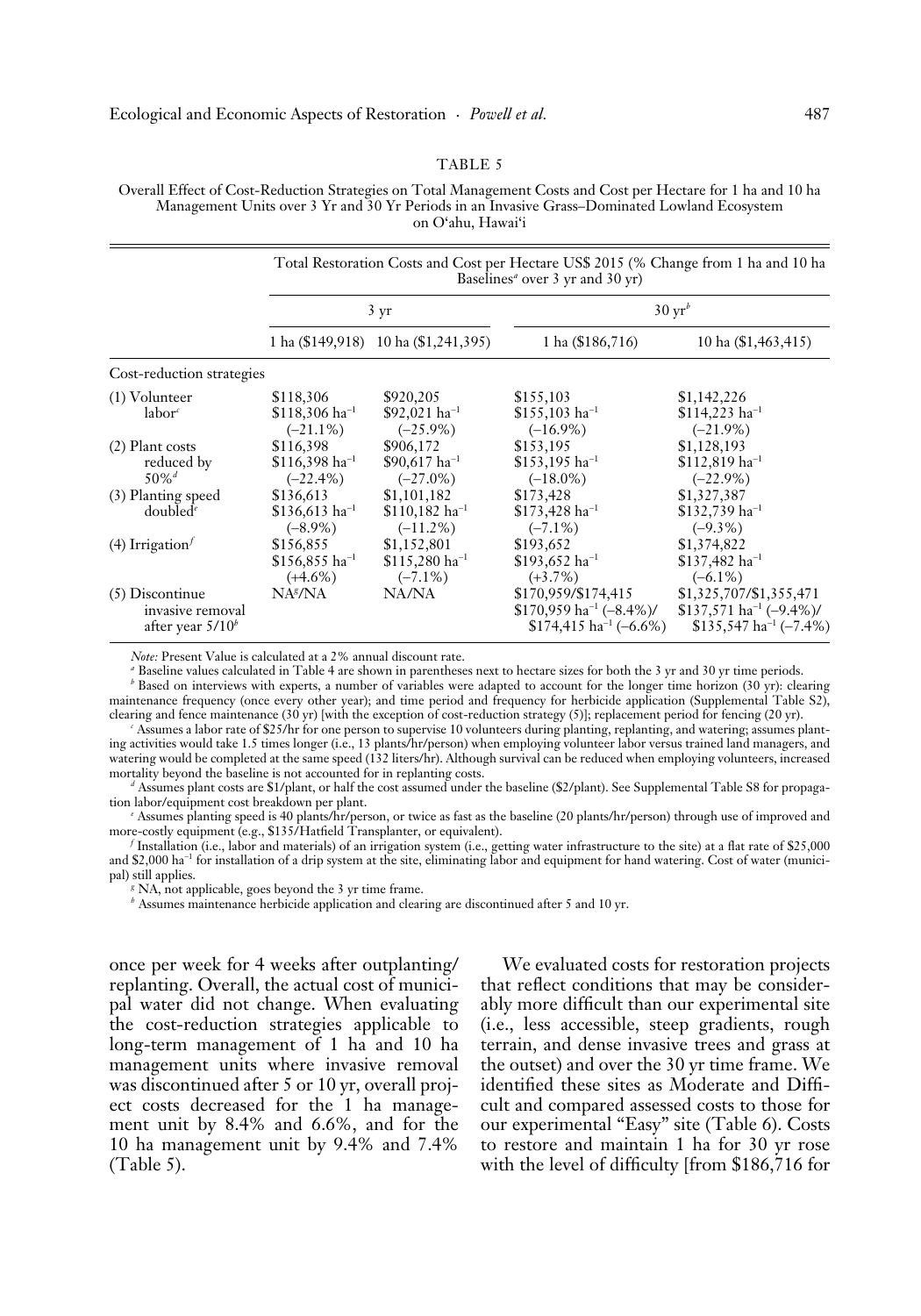### TABLE 6

Summary of Present Value of Restoration Costs for 30 yr Period for Three Classes of 1 ha Sites (Easy, Moderate, Difficult) in an Invasive Grass–Dominated Lowland Ecosystem on O'ahu, Hawai'i

|                  | Restoration Costs US\$ 2015 (% Total) |                                    |                            |  |  |
|------------------|---------------------------------------|------------------------------------|----------------------------|--|--|
| Parameter        | 1 ha $\text{Easy}^a$                  | 1 ha Moderate <sup>b</sup>         | 1 ha Difficult $\epsilon$  |  |  |
| Establishment    | 79.3%                                 | 79.3%                              | 81.5%                      |  |  |
| Clearing         | $$2,840(1.5\%)$                       | \$5,240 (2.4%) <sup>M1</sup>       | $$5,240 (1.7\%)^{D1}$      |  |  |
| Fence            | \$26,803(14.4%)                       | \$30,400 $(13.8\%)^{M2}$           | \$35,110 $(11.6\%)^{D2}$   |  |  |
| Herbicide        | $$3,346(1.8\%)$                       | \$3,783 $(1.7\%)^{MB}$             | $$5,078(1.7\%)^{D3}$       |  |  |
| Outplanting      | \$93,141 (49.9%)                      | \$110,084 $(49.9\%)$ <sup>M4</sup> | \$164,718 $(54.4\%)^{D4}$  |  |  |
| Replanting       | $$21,950(11.8\%)$                     | $$25,444(11.5\%)^{M4}$             | \$36,742 $(12.1\%)^{D4}$   |  |  |
| Maintenance      | \$38,636(20.7%)                       | \$45,546 $(20.7\%)^{M5}$           | $$56,028 (18.5\%)^{DS}$    |  |  |
| Present Value    | \$186,716                             | \$220,497                          | \$302,917                  |  |  |
| Cost per hectare | $$166,716 \text{ ha}^{-1}$$           | \$220,497 ha <sup>-1</sup>         | \$302,917 ha <sup>-1</sup> |  |  |

*Note:* Maintenance is assumed to continue for 30 yr. Present Value is calculated at a 2% annual discount rate.

*a* Values for the 1 ha Easy site are from the 30 yr 1 ha cost analysis in Table 4. The Easy site is fully accessible by road, ~10 m elevation gradient, fairly rough and rocky terrain, dominated by an invasive grass with few scattered invasive trees, and requiring exclusion of ungulates via fence construction.

*b* Moderate: ~0.8 km from nearest road, ~20 m elevation gradient, moderate rough and rocky terrain, dominated by dense populations of invasive grass and trees, and requiring exclusion of ungulates. Due to more arduous conditions at the Moderate site, the following baseline parameters identified in Table 3 were affected:

<sup>M1</sup> Clearing: The labor time rate for initial clearing slowed to 240 hr/ha/person.

 $^{M2}$  Fence: Fence construction labor time rate slowed to 2 m/hr/4-person crew.

<sup>M3</sup> Herbicide: The labor time rate for initial herbicide slowed to 79 hr/ha/person.

M4 Outplant/Replant: The labor time rate for outplanting/replanting slowed to 15 plants/hr/person, and watering delivery slowed to 88 liters/hr/person.

M5 Maintenance: The labor time rate for fence maintenance slowed to 75 m/hr/person, clearing maintenance slowed to 20 hr/ha/ person, and herbicide maintenance slowed to 17.5 hr/ha/person (even years) and 10 hr/ha/person (odd years).

*c* Difficult: ~3.2 km from nearest road, ~20-m elevation gradient, rough, rocky and uneven terrain, dominated by dense populations of invasive grass and trees, and requiring exclusion of ungulates. Due to more arduous conditions at the Difficult site, the following baseline parameters identified in Table 3 were affected:

<sup>D1</sup> Clearing: The labor time rate for initial clearing slowed to 240 hr/ha/person.

 $D<sup>2</sup>$  Fence: The labor time rate for fence construction rate slowed to 1.7 m/hr/4-person crew; and fence material costs increased to \$49/m, with higher probability of uneven terrain requiring additional materials to accommodate the contour and secure ground pinning.

<sup>D3</sup> Herbicide: The labor time rate for initial herbicide slowed to 157.5 hr/ha/person.

 $^{\rm D4}$  Outplant/Replant: The labor time rate for outplanting/replanting slowed to 7 plants/hr/person, and watering delivery slowed to 44 liters/hr/person.

D5 Maintenance: The labor time rate for fence maintenance slowed to 50 m/hr/person, clearing maintenance slowed to 20 hr/ha/ person, and herbicide maintenance slowed to 34.5 hr/ha/person (even years) and 20 hr/ha/person (odd years).

Easy, to \$220,497 (+15.3% from Easy) for Moderate, to \$302,917 (+38.4% from Easy) for Difficult], and establishment costs (clearing, fence construction, herbicide application, outplanting, watering, and replanting) accounted for a larger proportion overall under the Difficult scenario (79.3% for Easy and Moderate; 81.5% for Difficult).

#### discussion

Results from this study showed trends of persistent survival of native species and constant relative differences in cover across treatments at 8 and 36 months after initial outplanting. Overall, restoration treatments successfully suppressed *M. maximus* relative to controls, and native species cover increased through time. As originally hypothesized, native survival rates were similar between the 8-month and 36-month time periods. These results suggest that initial success immediately following restoration can be maintained through the early years of restoration, given adequate maintenance (removal of invasive trees, weeding, herbicide, etc.), and that native species,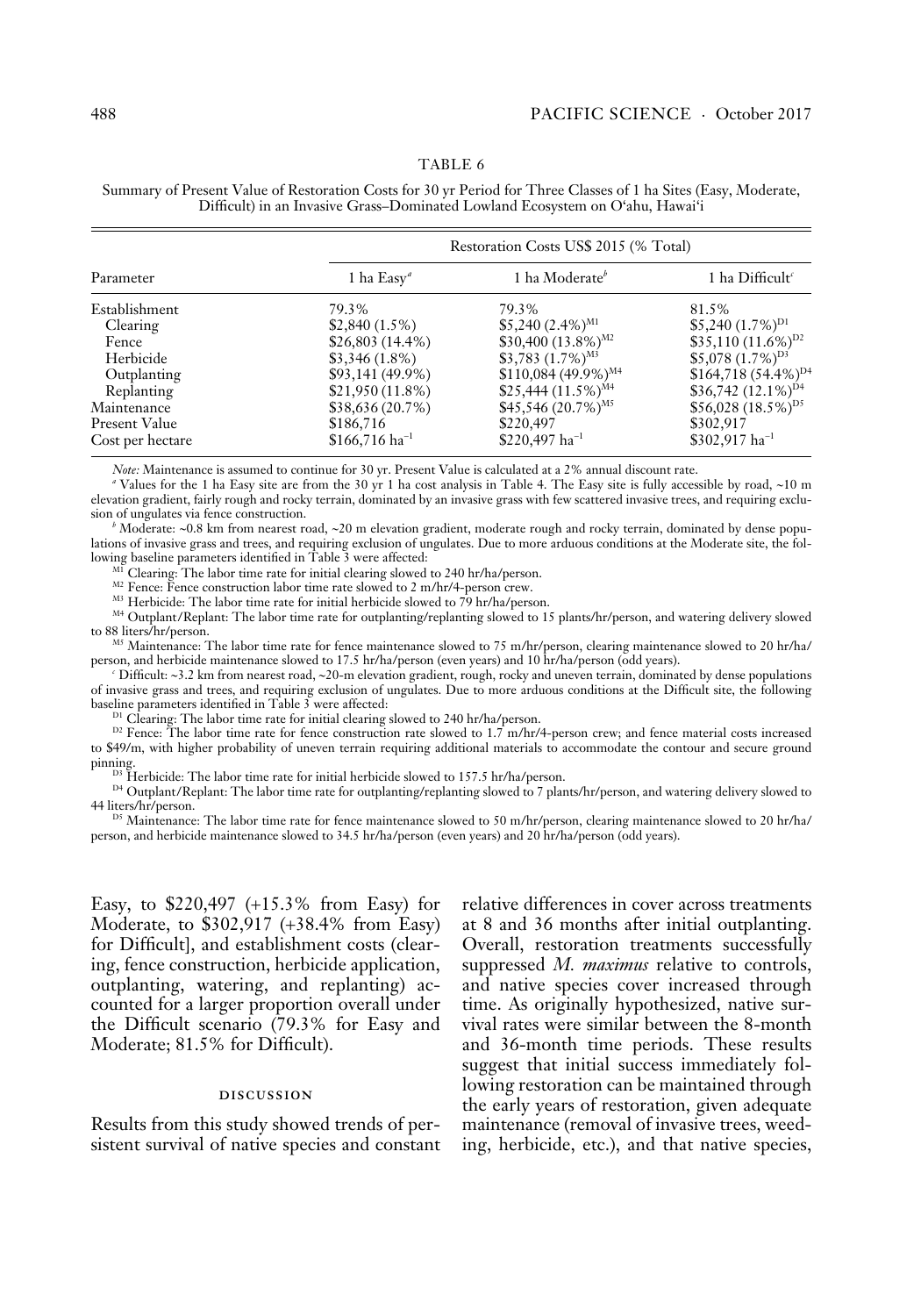once established, are able to continue to grow and suppress invasive grass over time.

Consistent with our second hypothesis, invasive *M. maximus* cover in the native outplant treatment plots did not differ between the 8- and 36-month time periods, suggesting that after 36 months suppression rates of *M. maximus* were similar to those observed 8 months after restoration. This indicates that a large increase in cover of native species at the 36-month time period had no additional suppression effect on invasive cover, that invasive cover continues to be present in the restored community, and that continued maintenance will be needed.

Cover of invasive *M. maximus* in native outplant plots was significantly reduced compared to herbicide control and untreated control plots at both 8 and 36 months, possibly because maintenance activities helped native plants become established. However, there was additional grass suppression provided by the native outplant treatments compared to that seen in herbicide control plots, suggesting that natives are successfully competing with this invasive grass. We expect that establishment success is dependent on maintaining conditions that enable native species to successfully compete for limited resources, particularly early in the restoration project. These findings are consistent with those from other studies (Engel and Parrotta 2001, Dorrough et al. 2008, Goldstein et al. 2008) and indicate that maintenance may be critical to help native plants become established and to compete with early successional invasive species. Ongoing nonnative grass control and maintenance activities incur costs that should be considered when planning a restoration project.

The costs of ecological restoration are rarely reported in the literature, despite widespread calls for cost-effective conservation (Naidoo et al. 2006, Duke et al. 2013). Although the cost estimates in this study were primarily based on management unit costs conducted at an individual, experimental restoration site, our analysis altering key assumptions confirms that the general findings hold true: establishment costs drive medium- and long-term costs, and restoration costs per hectare decline with economies of scale.

Our results demonstrate that costs in the first year for site preparation, fence construction, and outplanting dominate the budget at all spatial and temporal scales (97.6%–98.8% of all costs over the 3 yr time horizon and 74.8%–92.4% for the 30 yr budget). Maintenance costs during subsequent years were a small portion of total costs (1.2%–2.4% for the 3 yr period and 7.65%–25.2% for the 30 yr budget) but can be critical to restoration success (Vieira and Scariot 2006, Dorrough et al. 2008). These results suggest that ecological restoration projects should consider ways to reduce establishment costs [e.g., utilizing new plant propagation and broadcast seeding techniques (Friday et al. 2015); domestic livestock grazing to reduce invasive grass cover (Evans et al. 2015); reducing fencing costs] and to prioritize long-term maintenance of expensive initial investments.

One way to reduce establishment costs is to minimize labor costs. Estimates of cost savings from volunteer labor presented here are consistent with those of other studies (Goldstein et al. 2008) but do not consider the potential for reduced seedling survival with unskilled labor, nor the requirements for recruiting, transporting, and training replacement volunteers over time. As a restoration project is scaled up, much more labor is required, and reliance entirely on voluntary labor is difficult. Plant costs were another major driver of the overall 3 yr cost, and one whose reduction had the greatest impact on overall cost (Table 5). Reducing plant costs through establishing a nursery and/or having volunteers propagate native plants could be a practicable option because this could take place in a controlled environment that is accessible and easy for managers to oversee.

Another way to decrease establishment costs is to reduce fencing costs. Because fencing drives establishment costs, particularly for smaller areas, the shape of the restoration site can be important because the perimeter to area ratio has a major impact on fencing cost per hectare restored. Moving from a square to a circle shape with the same area pro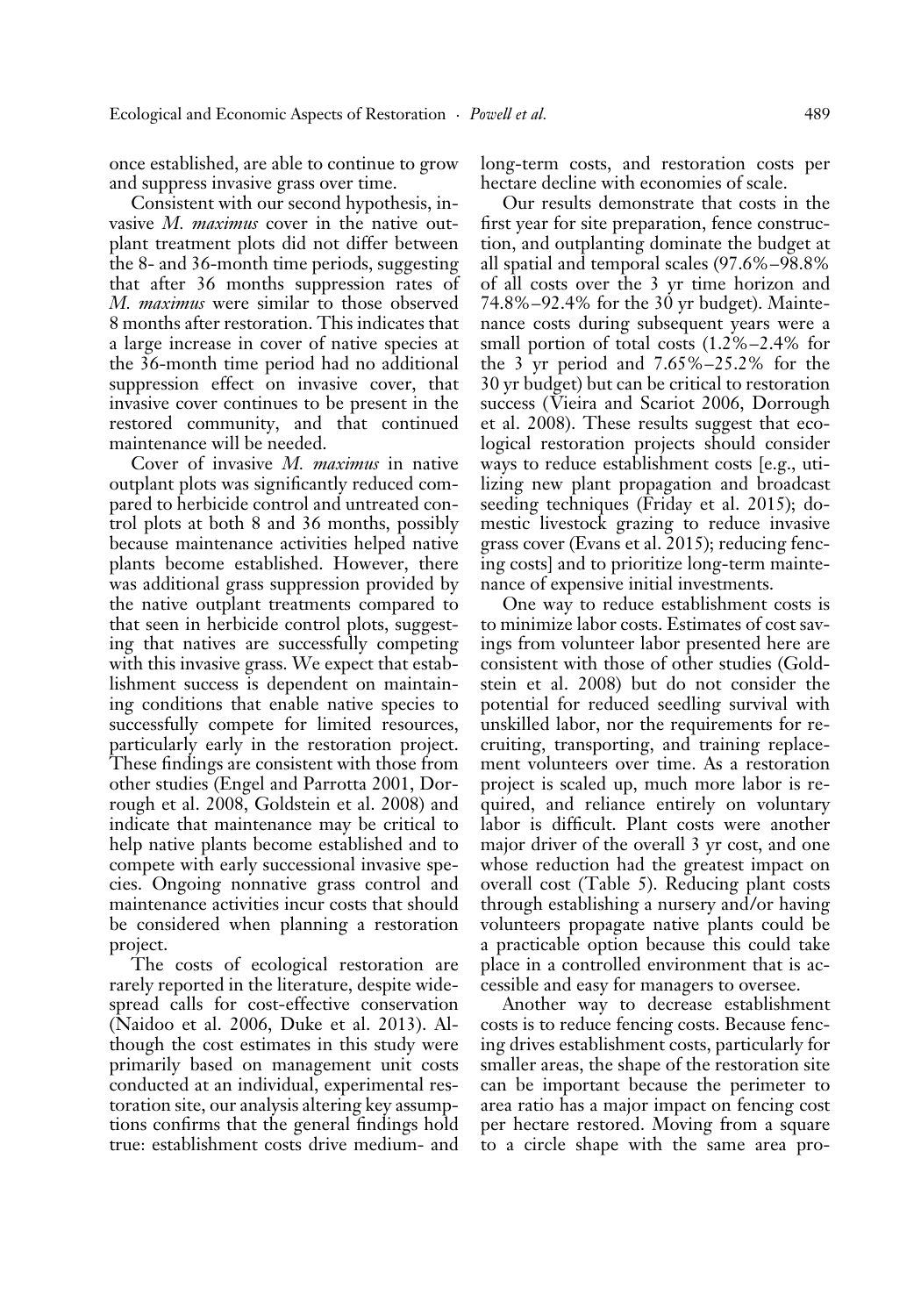tected can save 11.4% of the fencing costs. In smaller-scale projects, the savings can be a considerable portion of overall project costs, and at the larger scale, the absolute cost difference is even larger (replacing a 10 ha square with a circle saves \$6,188). Of course, considerable savings could be gained from placing restoration projects within already existing fenced areas. In contrast, additional costs may need to be considered for some projects for items such as control of ingress of both feral and domesticated ungulates, which was a cost we did not consider here.

Watering (during the outplanting and replanting phase as well as the maintenance phase) constitutes a considerable cost. We considered whether irrigation would be a cost-effective intervention. Irrigation was not cost-effective, compared to hand watering, at the smaller 1 ha scale management unit but was cost-effective at the larger 10 ha management unit. Where possible, consideration could also be given to timing outplanting with the rainy season, which would be a cost savings if it eliminated the need for watering.

Given the ecological result that establishment success is dependent on maintaining conditions that enable native species to successfully compete for limited resources, particularly early in the restoration project, and the economic result that establishment costs dominate overall costs, land managers need to allocate funds for initial establishment (Dorrough et al. 2008, Goldstein et al. 2008). That said, maintenance can greatly increase the overall ecological success of the project ( Vieira and Scariot 2006, Dorrough et al. 2008). A conservative investment in maintenance (i.e., materials to replace fencing after 20 yr and herbicide, and labor to inspect fencing and perform herbicide and clearing maintenance) could constitute upward of 25% of the overall 30 yr project budget. However, if invasive removal after 5 or 10 yr could be stopped while still ensuring success of the project, a cost savings to the 30 yr budget at the 1 ha and 10 ha sites could be obtained (−8.4% for 1 ha and −9.4% for 10 ha if discontinued after 5 yr, and −6.6% for 1 ha and −7.4% for 10 ha if discontinued after 10 yr).

Our hypothesis that larger restoration sites would show economies of scale was supported, with cost per unit area declining as the area restored increased. The major drivers of cost differences between the three scales were costs of outplanting, replanting, and fencing. As the restoration area increases, outplanting and replanting costs composed a larger proportion of establishment costs (and site preparation and fencing costs much less). Establishment costs for outplanting and replanting due to mortality (plants, labor, water, equipment) made up a larger percentage of overall project costs as scale increased over the 3 yr time horizon (52.4% at 0.13 ha, 76.7% at 1 ha, and 87.2% at 10 ha). Costs in the first year still far surpassed those in later years, suggesting that cost savings, particularly in outplanting and replanting costs, are critical for larger projects, and smaller projects should focus on minimizing fencing costs, if possible. Across all conditions, larger sites were more economical on a per unit area basis than smaller sites. These results suggest that larger restoration projects are more economical, on a per area basis, and increasingly so as the time horizon extends.

Although results from this study suggest that the costs of ecological restoration are substantial, it also highlights how costs can vary depending on actual site conditions, accessibility, and restoration methods. Consistent with our final hypothesis, costs of restoration indeed increased with the degree of site difficulty. The results suggest that a 30 yr cost could be between \$186,716 (Easy) and \$302,917 (Difficult) to restore, fence, and maintain 1 ha of degraded tropical dry lowland ecosystem. These representative scenarios demonstrate that actual costs will vary depending on location (e.g., restoration sites requiring helicopters will incur much higher costs), fencing needs and configuration, sitespecific characteristics (e.g., density and type of outplants and invasive vegetation), and access to in-house resources (e.g., labor and equipment). This study focused on a cost analysis using an individual study and does not, therefore, attempt to precisely estimate costs for every restoration project in the re-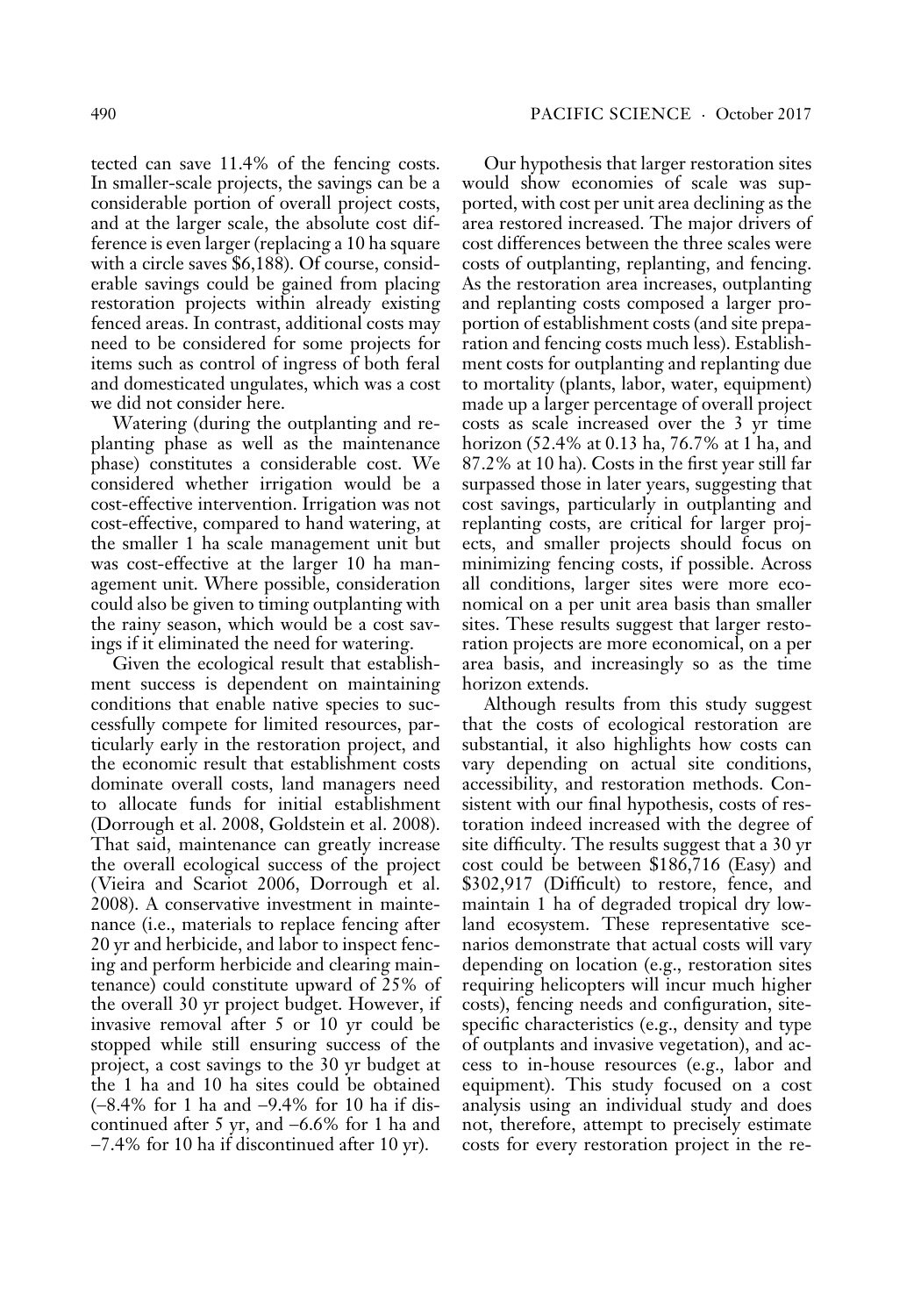gion. Rather, this study highlights the need to include economic analyses in restoration projects generally and highlights a methodology for doing so. The Supplemental spreadsheets provided allow individual projects to vary project-specific costs for more accurate, site-level estimates of economic costs associated with ecological restoration in the region.

### conclusions

Nonnative grass invasion degrades dry forest ecosystems globally (D'Antonio and Vitousek 1992, Litton et al. 2006). However, ecological restoration of Hawaiian dry lowland ecosystems can be achieved (D'Antonio et al. 1998; Cabin et al. 2000; Cabin et al. 2002, "Effects of light"; Ammondt et al. 2013; Ellsworth et al. 2015), albeit at a high economic cost. This study utilized actual restoration costs from a 0.13 ha experimental site to estimate larger-scale and longer-term budgetary needs, and in doing so it demonstrates that establishment costs, particularly fencing and outplanting, drive medium- and long-term costs, and that restoration costs per hectare decline with economies of scale. This suggests that restoration should be directed at larger-scale sites and long-term objectives and target techniques to reduce site-preparation costs.

#### acknowledgments

Thanks to D. Smith and R. Peralta (Hawai'i Department of Forestry and Wildlife) for access to sites and to L. Mueller and M. Stewart for assistance in the field.

# **Literature Cited**

- Ammondt, S. A., and C. M. Litton. 2012. Competition between native Hawaiian plants and the invasive grass *Megathyrsus maximus:* Implications of functional diversity for ecological restoration. Restor. Ecol. 20:638–646.
- Ammondt, S. A., C. M. Litton, L. M. Ellsworth, and J. K. Leary. 2013. Restoration of native plant communities in a Hawaiian

dry lowland ecosystem dominated by the invasive grass *Megathyrsus maximus.* Appl. Veg. Sci. 16:29–39.

- Bruegmann, M. M. 1996. Hawaii's dry forests. Endang. Species Bull. 21:26–27.
- Bryson, C. T., and R. Carter. 2004. Biology of pathways for invasive weeds. Weed Technol. 18:1216–1220.
- Cabin, R. J., S. G. Weller, D. H. Lorence, S. Cordell, and L. J. Hadway. 2002. Effects of microsite, water, weeding, and direct seeding on the regeneration of native and alien species within a Hawaiian dry forest preserve. Biol. Conserv. 104:181–190.
- Cabin, R. J., S. G. Weller, D. H. Lorence, S. Cordell, L. J. Hadway, R. Montgomery, D. Goo, and A. Urakami. 2002. Effects of light, alien grass, and native species additions on Hawaiian dry forest restoration. Ecol. Appl. 12:1595–1610.
- Cabin, R. J., S. G. Weller, D. H. Lorence, T. W. Flynn, A. K. Sakai, D. Sandquist, and L. J. Hadway. 2000. Effects of longterm ungulate exclusion and recent alien species control on the preservation and restoration of a Hawaiian tropical dry forest. Conserv. Biol. 14:439–453.
- Daehler, C. C., and E. M. Goergen. 2005. Experimental restoration of an indigenous Hawaiian grassland after invasion by buffel grass (*Cenchrus ciliaris*). Restor. Ecol. 13:380–389.
- D'Antonio, C. M., and J. C. Chambers. 2006. Using ecological theory to manage or restore ecosystems affected by invasive plant species. Pages 260–279 *in* D. A. Falk, M. A. Palmer, and J. B. Zedler, eds. Foundations of restoration ecology. Island Press, Washington, D.C.
- D'Antonio, C. M., R. F. Hughes, M. Mack, D. Hitchcock, and P. M. Vitousek. 1998. The response of native species to removal of invasive exotic grasses in a seasonally dry Hawaiian woodland. J. Veg. Sci. 9:699–712.
- D'Antonio, C. M., and L. A. Meyerson. 2002. Exotic plant species as problems and solutions in ecological restoration: A synthesis. Restor. Ecol. 10:703–713.
- D'Antonio, C. M., and P. M. Vitousek. 1992. Biological invasions by exotic grasses, the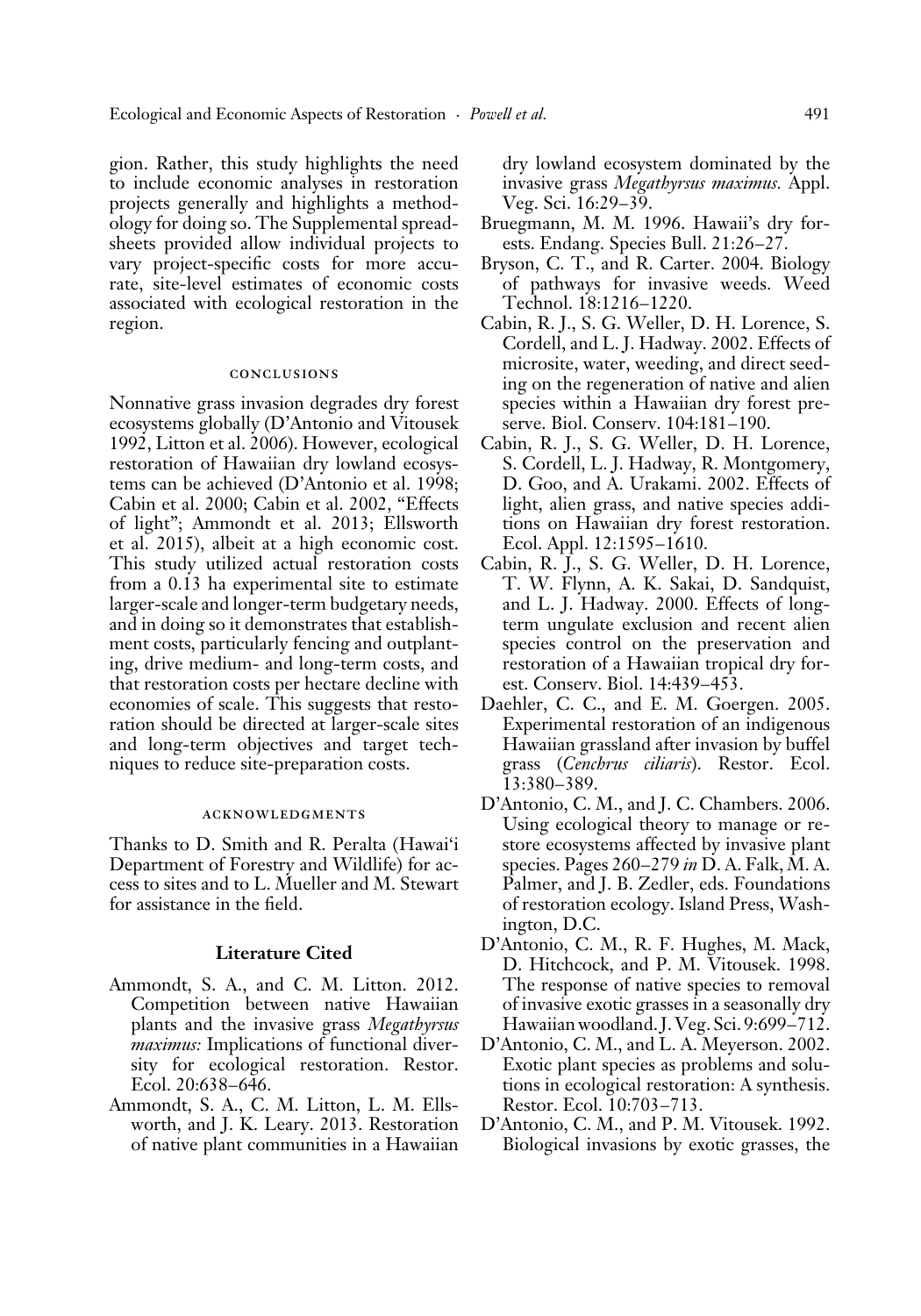grass/fire cycle, and global change. Annu. Rev. Ecol. Syst. 23:63–87.

- Dorrough, J., P. A. Vesk, and J. Moll. 2008. Integrating ecological uncertainty and farm-scale economics when planning restoration. J. Appl. Ecol. 45:288–295.
- Duke, J. M., S. J. Dundas, and K. D. Messer. 2013. Cost-effective conservation planning: Lessons from economics. J. Environ. Manage. 125:126–133.
- Ellsworth, L. M, C. M. Litton, A. P. Dale, and T. Miura. 2014. Invasive grasses change landscape structure and fire behavior in Hawaii. Appl. Veg. Sci. 17:680–689.
- Ellsworth, L. M., C. M. Litton, and J. J. K. Leary. 2015. Restoration impacts on fuels and fire potential in a dryland tropical ecosystem dominated by the invasive grass *Megathyrsus maximus*. Restor. Ecol. 23:955–963.
- Engel, V. L., and J. A. Parrotta. 2001. An evaluation of direct seeding for reforestation of degraded lands in central Sao Paulo state, Brazil. For. Ecol. Manage. 152:169– 181.
- Evans, E. W., L. M. Ellsworth, and C. M. Litton. 2015. Impact of grazing on fine fuels and potential wildfire behavior in a non-native tropical grassland. Pac. Conserv. Biol. 21:126–132.
- Falk, D. A., M. A. Palmer, and J. B. Zedler. 2006. Integrating restoration ecology and ecological theory: A synthesis. Pages 341–344 *in* D. A. Falk, M. A. Palmer, and J. B. Zedler, eds. Foundations of restoration ecology*.* Island Press, Washington, D.C.
- Friday, J., S. Cordell, C. Giardina, F. Inman-Narahari, N. Koch, J. K. Leary, C. Litton, and C. Trauernicht. 2015. Future directions for forest restoration in Hawai'i. New For. 46:733–746.
- Giambelluca, T. W., Q. Chen, A. G. Frazier, J. P. Price, Y. L. Chen, P. S. Chu, J. K. Eischeid, and D. M. Delparte. 2013. Online rainfall atlas of Hawai'i. Bull. Am. Meteorol. Soc. 94:313–316.
- Giambelluca, T. W., X. Shuai, M. L. Barnes, R. J. Alliss, R. J. Longman, T. Miura, Q. Chen, A. G. Frazier, R. G. Mudd, L. Cuo, and A. D. Businger. 2014. Evapotranspira-

tion of Hawaii. Final report submitted to the U.S. Army Corps of Engineers, Honolulu District, and the Commission on Water Resource Management, State of Hawai'i, Fort Shafter.

- Goldstein, J. H., G. C. Daily, J. B. Friday, P. A. Matson, R. L. Naylor, and P. Vitousek. 2006. Business strategies for conservation on private lands: Koa forestry as a case study. Proc. Natl. Acad. Sci. U.S.A. 103:10140–10145.
- Goldstein, J. H., L. Pejchar, and G. C. Daily. 2008. Using return-on-investment to guide restoration: A case study from Hawaii. Conserv. Lett. 1:236–243.
- Holl, K. D., and R. B. Howarth. 2000. Paying for restoration. Restor. Ecol. 8:260– 267.
- Litton, C. M., D. R. Sandquist, and S. Cordell. 2006. Effects of non-native grass invasion on aboveground carbon pools and tree population structure in a tropical dry forest of Hawaii. For. Ecol. Manage. 231:105– 113.
- Mack, R. N., D. Simberloff, W. M. Lonsdale, H. Evans, M. Clout, and F. A. Bazzaz. 2000. Biotic invasions: Causes, epidemiology, global consequences, and control. Ecol. Appl. 10:689–710.
- Mitchel, C. E., A. A. Agrawal, J. D. Bever, G. S. Gilbert, R. A. Hufbauer, J. N. Klironomos, J. L. Maron, W. F. Morris, I. M. Parker, A. G. Power, E. W. Seabloom, M. E. Torchin, and D. P. Vazquez. 2006. Biotic interactions and species invasions. Ecol. Lett. 9:726–740.
- Naidoo, R., A. Balmford, P. J. Farraro, S. Polasky, T. H. Ricketts, and M. Rouget. 2006. Integrating economic costs into conservation planning. Trends Ecol. Evol. 21:681–687.
- Nepstad, D., C. Uhl, and A. E. Serrao. 1990. Surmounting barriers to forest regeneration in abandoned highly degraded pastures: A case study from Paragominas, Pará, Brazil. Pages 15–229 *in* A. B. Anderson, ed. Alternatives to deforestation steps toward sustainable use of the Amazonas. Columbia University Press, New York.
- Soil Survey Staff. 2006. Natural Resource Conservation Service, U.S. Department